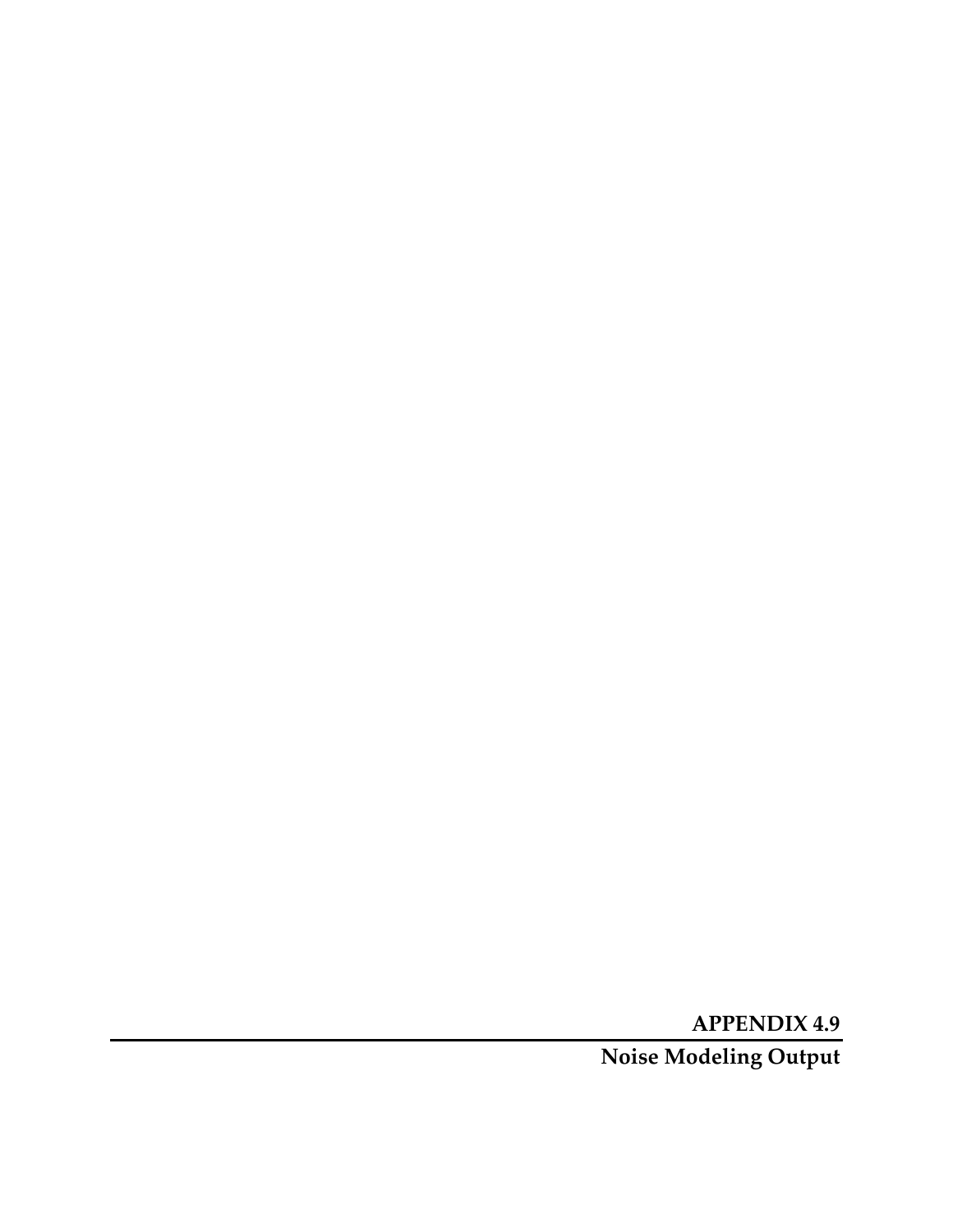|                                                                                                                                                                                                                                                                                                                   |                                    | Total                    |                 |               |                | Design Dist. from |                     | <b>Barrier</b> |                  | <b>Vehicle Mix</b> |                      | <b>Traffic Volumes</b> |       |       |     |            |                          |     |     |                          |              | Ref. Energy Levels |      | Dist   | Ld           |      |      |              |
|-------------------------------------------------------------------------------------------------------------------------------------------------------------------------------------------------------------------------------------------------------------------------------------------------------------------|------------------------------------|--------------------------|-----------------|---------------|----------------|-------------------|---------------------|----------------|------------------|--------------------|----------------------|------------------------|-------|-------|-----|------------|--------------------------|-----|-----|--------------------------|--------------|--------------------|------|--------|--------------|------|------|--------------|
| <b>ROADWAY NAME</b><br>Segment                                                                                                                                                                                                                                                                                    | Noise-Sensitive<br><b>Land Use</b> | No. of<br>Lanes          | Median<br>Width | ADT<br>Volume | Speed<br>(mph) | Receptor Factor   | Center to Alpha (1) | Attn.<br>dB(A) | Medium<br>Trucks | Heavy<br>Trucks    | dB(A)<br><b>CNEL</b> | Dav                    | Eve   | Night | MTd | <b>HTd</b> | MTe                      | HTe | MTn | HTn                      | $\mathbf{A}$ | MT                 | HT   | Adj    | $\mathbf{A}$ | MT   | HT   | Total        |
|                                                                                                                                                                                                                                                                                                                   |                                    |                          |                 |               |                |                   |                     |                |                  |                    |                      |                        |       |       |     |            |                          |     |     |                          |              |                    |      |        |              |      |      |              |
| Carlos Bee Boulvard/Mission Blvd to Hayward Blvd. SFR/MFR<br>Carlos Bee Boulvard/Driveway and Hayward Blvd                                                                                                                                                                                                        |                                    | $\overline{4}$           | 12              | 14115         | 35             | 60                | 0.5                 | $\Omega$       | 1.8%             | 0.7%               | 65.6                 | 10,967                 | 1.793 | 1,355 | 222 | 88         | 13                       | -3  | 19  | 8                        | 65.1         | 74.8               | 80.0 | $-0.7$ | 63.1         | 56.0 |      | 57.2 64.     |
| to West Loop Road sport field<br>West Loop Road/ Carlos Bee Boulevard to Harder                                                                                                                                                                                                                                   |                                    | $\overline{A}$           | $\theta$        | 10815         | 35             | 100               | 0.5                 | $\Omega$       | 1.8%             | 0.7%               | 60.6                 | 8,403                  | 1,374 | 1,038 | 170 | 67         | 10                       |     | 15  | 6                        | 65.1         | 74.8               | 80.0 | $-4.5$ | 58.2         | 51.1 | 52.3 | 59.8         |
|                                                                                                                                                                                                                                                                                                                   | Road school uses                   | $\overline{\phantom{a}}$ | $\theta$        | 7020          | 35             | 70                |                     | $\Omega$       | 1.8%             | 0.7%               | 61.8                 | 5.455                  | 892   | 674   | 110 | 44         |                          |     | 10  | $\overline{4}$           | 65.1         | 74.8               | 80.0 | $-1.5$ | 59.3         | 52.2 | 53.4 | 60.9         |
| East Loop Road/Carlos Bee Boulevard to Harder                                                                                                                                                                                                                                                                     | Road school uses                   | $\overline{z}$           | $\theta$        | 5300          | 35             | 70                |                     | $\Omega$       | 1.8%             | 0.7%               | 60.5                 | 4,118                  | 673   | 509   | 83  | 33         | 5                        |     |     | $\mathbf{3}$             | 65.1         | 74.8               | 80.0 | $-1.5$ | 58.1         | 51.0 |      | 52.2 59.7    |
| Harder Road/West Loop Road to Mission                                                                                                                                                                                                                                                                             | Boulevard SFR/MFR                  | $\overline{4}$           | 14              | 9850          | 45             | 60                |                     | $\Omega$       | 1.8%             | 0.7%               | 67.0                 | 7,653                  | 1,251 | 946   | 155 | 61         |                          |     | 13  | 6                        | 69.3         | 77.6               | 82.1 | $-0.4$ | 65.0         | 56.4 | 56.9 | 66.          |
| Hayward Boulevard/Carlos Bee Boulevard to                                                                                                                                                                                                                                                                         | Campus Drive SFR/MFR               | $\overline{4}$           | 12              | 13810         | 45             | 60                |                     | $\Omega$       | 1.8%             | 0.7%               | 68.5                 | 10,730                 | 1.754 | 1.326 | 217 | 86         | 13                       | -3  | 19  | 8                        | 69.3         | 77.6               | 82.1 | $-0.5$ | 66.4         | 57.9 | 58.4 | 67.          |
| Hayward Boulevard/ East of Campus Drive SFR/MFR                                                                                                                                                                                                                                                                   |                                    | $\overline{A}$           | 12              | 10745         | 30             | 60                | 0.5                 | $\Omega$       | 1.8%             | 0.7%               | 63.1                 | 8,349                  | 1.365 | 1.032 | 169 | 67         | 10                       |     | 15  |                          | 62.5         | 73.1               |      | $-0.7$ | 60.0         | 53.8 | 56.9 | 62.5         |
| Campus Drive/ Hayward Boulevard to 2nd Street SFR                                                                                                                                                                                                                                                                 |                                    | $\overline{\phantom{a}}$ | $\Omega$        | 6400          | 30             | 45                | 0.5                 | $\Omega$       | 1.8%             | 0.7%               | 62.2                 | 4,973                  | 813   | 614   | 101 | 40         |                          |     |     |                          | 62.5         | 73.1               |      | 0.6    | 59.1         | 52.9 | 56.0 | 61.          |
| 2nd Street/West of Campus Drive SFR                                                                                                                                                                                                                                                                               |                                    | $\overline{z}$           | $\theta$        | 2720          | 45             | 45                | 0.5                 | $\Omega$       | 1.8%             | 0.7%               | 62.5                 | 2,113                  | 345   | 261   | 43  | 17         | $\overline{\phantom{a}}$ |     |     | $\overline{\phantom{a}}$ | 69.3         | 77.6               | 82.1 | 0.6    | 60.5         | 51.9 | 52.4 | 61.          |
| Harder Road/ Mission Boulevard to Jackson Street<br>and Santa Clara Street ?                                                                                                                                                                                                                                      |                                    | $\overline{4}$           | 14              | 25015         | 45             | 60                |                     | $\Omega$       | 1.8%             | 0.7%               | 71.1                 | 19,437                 | 3,177 | 2,401 | 394 | 156        | 23                       |     | 34  | 14                       | 69.3         | 77.6               | 82.1 | $-0.4$ | 69.0         | 60.5 | 61.0 | 70.2         |
| Foothill Boulevard/Grove Way to A Street ?                                                                                                                                                                                                                                                                        |                                    | 6                        | 12              | 47050         | 45             | 70                |                     | $\Omega$       | 1.8%             | 0.7%               | 73.4                 | 36.558                 | 5.975 | 4.517 | 740 | 293        | $4^{\circ}$              | -q  | 64  | 27                       | 69.3         | 77.6               | 82.1 | $-0.9$ | 71.4         | 62.8 | 63.3 | 72.          |
| Foothill Boulevard/A Street to D Street ?                                                                                                                                                                                                                                                                         |                                    | -6                       | 12              | 51345         | 45             | 70                |                     | $\Omega$       | 1.8%             | 0.7%               | 73.8                 | 39.895                 | 6.521 | 4.929 | 808 | 320        | 47                       | 10  | 70  | 29                       | 693          | 77.6               | 82.1 | $-0.9$ | 71.7         | 63.2 | 63.7 | 72.          |
| Foothill Boulevard/D Street to Mission Boulevard<br>and Jackson Street and E Street ?                                                                                                                                                                                                                             |                                    | 6                        | 12              | 40895         | 45             | 70                |                     | $\Omega$       | 1.8%             | 0.7%               | 72.8                 | 31,775                 | 5.194 | 3,926 | 644 | 255        | 37                       | 8   | 55  | 23                       | 69.3         | 77.6               | 82.1 | $-0.9$ | 70.7         | 62.2 | 62.7 | 71.9         |
| Mission Boulevard/Foothill Boulevard and Jackson<br>Street and E Street to Highland Boulevard ?                                                                                                                                                                                                                   |                                    | $\overline{4}$           | 16              | 39175         | 45             | 70                |                     | $\Omega$       | 1.8%             | 0.7%               | 72.3                 | 30.439                 | 4.975 | 3.761 | 617 | 244        | 36                       |     | 53  | 22                       | 69.3         | 77.6               | 82.1 | $-1.2$ | 70.2         | 61.7 |      | 62.2 71.3    |
| Mission Boulevard/Highland Boulevard to Carlos<br>Bee Boulevard and Orchard Avenue ?                                                                                                                                                                                                                              |                                    | $\overline{A}$           | 16              | 37905         | 45             | 70                |                     | $\Omega$       | 1.8%             | 0.7%               | 72.1                 | 29,452                 | 4,814 | 3,639 | 597 | 236        | 34                       | 8   | 51  | 21                       | 69.3         | 77.6               | 82.1 | $-1.2$ | 70.1         | 61.5 | 62.0 | - 71.2       |
| Mission Boulevard/Carlos Bee Boulevard and<br>Orchard Avenue to Harder Road ?                                                                                                                                                                                                                                     |                                    |                          | 16              | 33580         | 45             | 70                |                     | $\Omega$       | 1.8%             | 0.7%               | 71.6                 | 26.092                 | 4,265 | 3,224 | 528 | 209        | 31                       |     | 45  | 19                       | 69.3         | 77.6               | 82.1 | $-1.2$ | 69.5         | 61.0 | 61.5 | - 70.2       |
| Mission Boulevard/Harder Road to Tennyson Road ?                                                                                                                                                                                                                                                                  |                                    | 4                        | 16              | 38860         | 45             | 70                |                     | $\Omega$       | 1.8%             | 0.7%               | 72.2                 | 30.194                 | 4.935 | 3.731 | 612 | 242        | 35                       |     | 53  | 22                       | 69.3         | 776                | 82.1 | $-1.2$ | 70.2         | 61.6 |      | $62.1$ $71.$ |
| Notes:                                                                                                                                                                                                                                                                                                            |                                    |                          |                 |               |                |                   |                     |                |                  |                    |                      |                        |       |       |     |            |                          |     |     |                          |              |                    |      |        |              |      |      |              |
| (1) Alpha Factor: Coefficient of absorption relating to the effects of the ground surface. An alpha factor of 0 indicates that the site is an acoustically "hard" site, such as aspalt. An alpha factor of 0.5 indicates<br>that the site is an acoustically "soft" site such, as heavily vegetated ground cover. |                                    |                          |                 |               |                |                   |                     |                |                  |                    |                      |                        |       |       |     |            |                          |     |     |                          |              |                    |      |        |              |      |      |              |
| <b>Assumed 24-Hour Traffic Distribution:</b>                                                                                                                                                                                                                                                                      |                                    |                          | Dav             | Evening       | Night          | Total             |                     |                |                  |                    |                      |                        |       |       |     |            |                          |     |     |                          |              |                    |      |        |              |      |      |              |
| Total ADT Volumes                                                                                                                                                                                                                                                                                                 |                                    |                          | 77.70%          | 12.70%        | 9.60%          | 100.00%           |                     |                |                  |                    |                      |                        |       |       |     |            |                          |     |     |                          |              |                    |      |        |              |      |      |              |
| Medium-Duty Trucks                                                                                                                                                                                                                                                                                                |                                    |                          | 87.43%          | 5.05%         | 7.52%          | 100.00%           |                     |                |                  |                    |                      |                        |       |       |     |            |                          |     |     |                          |              |                    |      |        |              |      |      |              |
| Heavy-Duty Trucks                                                                                                                                                                                                                                                                                                 |                                    |                          | 89 10%          | 2.84%         | 8.06%          | 100.00%           |                     |                |                  |                    |                      |                        |       |       |     |            |                          |     |     |                          |              |                    |      |        |              |      |      |              |

Notes to Modeler. The 24-hour traffic distribution and vehicle mix percentages are defaults. For project-specific numbers, obtain the 24-hour traffic distribution, vehicle mix percentages, and traffic volumes<br>from the traf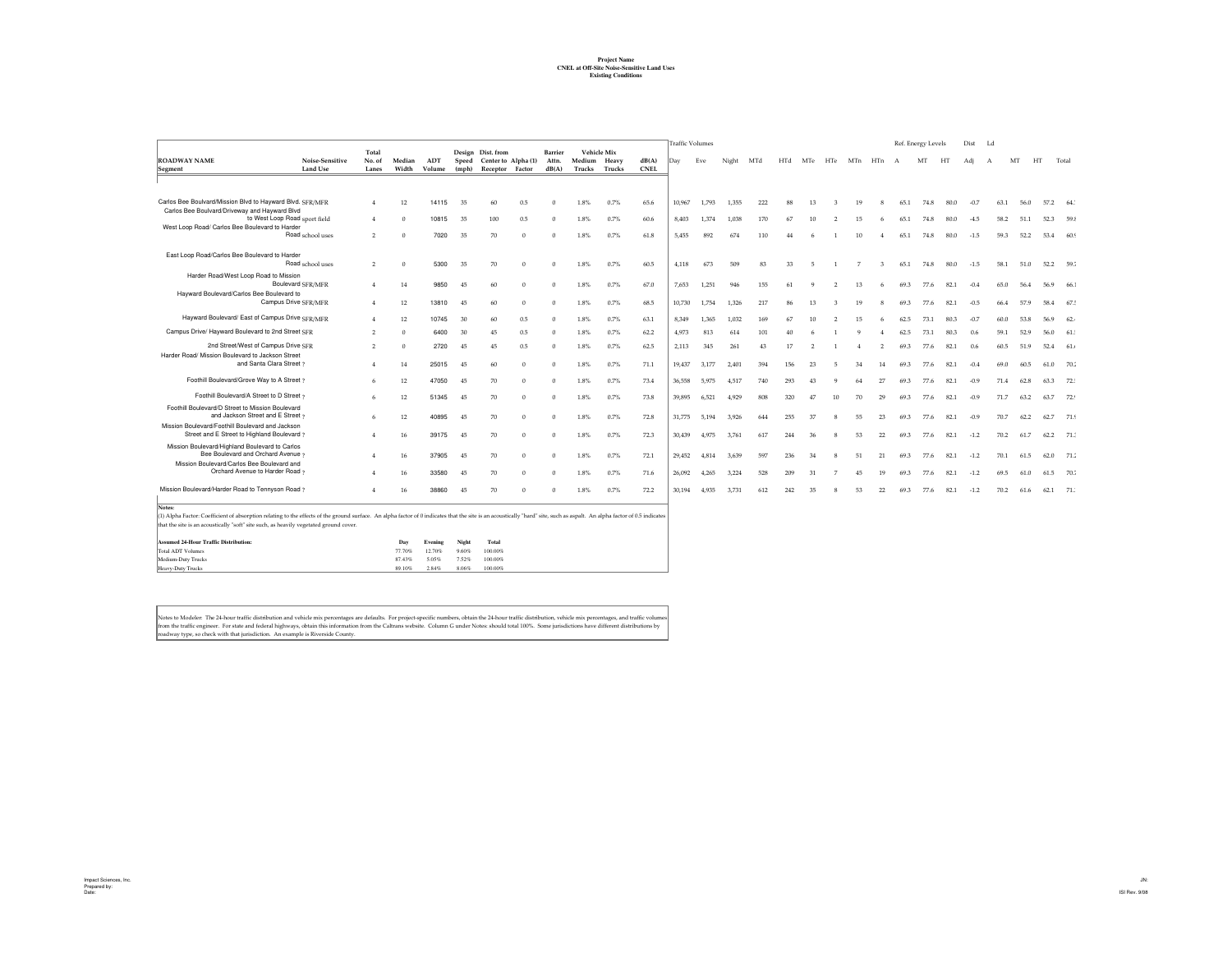|                                                                                                                                                                                                                                                                            |                                    |                          |                  |                |                |                                                             |     |                           |                  |                                |                      | Traffic Volumes |       |       |     |     |     |     |     |     |      | Ref. Energy Levels |      | Dist Ld |      |      |      | L       |
|----------------------------------------------------------------------------------------------------------------------------------------------------------------------------------------------------------------------------------------------------------------------------|------------------------------------|--------------------------|------------------|----------------|----------------|-------------------------------------------------------------|-----|---------------------------|------------------|--------------------------------|----------------------|-----------------|-------|-------|-----|-----|-----|-----|-----|-----|------|--------------------|------|---------|------|------|------|---------|
| <b>ROADWAY NAME</b><br>Segment                                                                                                                                                                                                                                             | Noise-Sensitive<br><b>Land Use</b> | Total<br>No. of<br>Lanes | Median<br>Width  | ADT<br>Volume  | Speed<br>(mph) | Design Dist. from<br>Center to Alpha (1)<br>Receptor Factor |     | Barrier<br>Attn.<br>dB(A) | Medium<br>Trucks | Vehicle Mix<br>Heavy<br>Trucks | dB(A)<br><b>CNEL</b> | Dav             | Eve   | Night | MTd | HTd | MTe | HTe | MTn | HTn | A    | MT                 | HT   | Adi     | A    | MT   | HT   | Total A |
|                                                                                                                                                                                                                                                                            |                                    |                          |                  |                |                |                                                             |     |                           |                  |                                |                      |                 |       |       |     |     |     |     |     |     |      |                    |      |         |      |      |      |         |
| Carlos Bee Boulvard/Mission Blvd to Hayward Blvd.<br>Carlos Bee Boulvard/Driveway and Hayward Blvd                                                                                                                                                                         |                                    |                          | 12               | 4875           | 35             | 60                                                          | 0.5 | $\Omega$                  | 1.8%             | 0.7%                           | 61.0                 | 3,788           | 619   | 468   | 77  |     |     |     |     |     | 65.1 | 74.8               | 80.0 | $-0.7$  | 58.5 | 51.4 | 52.6 | 60.1    |
| to West Loop Road<br>West Loop Road/ Carlos Bee Boulevard to Harder                                                                                                                                                                                                        |                                    |                          | $\theta$         | 3075           | 35             | 100                                                         | 0.5 | $\Omega$                  | 1.8%             | 0.7%                           | 55.2                 | 2,389           | 391   | 295   | 48  | 19  |     |     |     |     | 65.1 | 74.8               | 80.0 | $-4.5$  | 52.7 | 45.6 | 46.8 | 54.3    |
| Road                                                                                                                                                                                                                                                                       |                                    | $\overline{\phantom{a}}$ | $\Omega$         | 3855           | 35             | 70                                                          |     | $\Omega$                  | 1.8%             | 0.7%                           | 59.2                 | 2,995           | 490   | 370   | 61  | 24  |     |     |     |     | 65.1 | 74.8               | 80.0 | $-1.5$  | 56.7 | 49.6 | 50.8 | 58.3    |
| East Loop Road (Driveway)/Carlos Bee Boulevard<br>to Harder Road                                                                                                                                                                                                           |                                    | $\mathcal{L}$            | $\Omega$         | 6690           | 35             | 70                                                          |     | $\Omega$                  | 1.8%             | 0.7%                           | 61.5                 | 5,198           | 850   | 642   | 105 |     |     |     |     |     | 65.1 | 74.8               | 80.0 | $-1.5$  | 59.1 | 52.0 | 53.2 | 60.7    |
| Harder Road/West Loop Road to Mission<br>Boulevard                                                                                                                                                                                                                         |                                    |                          | 14               | 12820          | 45             | 60                                                          |     | $\Omega$                  | 1.8%             | 0.7%                           | 68.2                 | 9.961           | 1.628 | 1,231 | 202 | 80  | 12  |     |     |     | 69.3 | 77.6               | 82.1 | $-0.4$  | 66.1 | 57.6 | 58.1 | 67.3    |
| Hayward Boulevard/Carlos Bee Boulevard to<br>Campus Drive                                                                                                                                                                                                                  |                                    |                          | 12               | 2110           | 45             | 60                                                          |     | $\Omega$                  | 1.8%             | 0.7%                           | 60.3                 | 1,639           | 268   | 203   | 33  |     |     |     |     |     | 69.3 | 77.6               | 82.1 | $-0.5$  | 58.2 | 49.7 | 50.2 | 59.4    |
| Hayward Boulevard/ East of Campus Drive                                                                                                                                                                                                                                    |                                    |                          | 12               | 1210           | 30             | 60                                                          | 0.5 | $\Omega$                  | 1.8%             | 0.7%                           | 53.6                 | 940             | 154   | 116   | 19  |     |     |     |     |     | 62.5 | 73.1               | 80.3 | $-07$   | 50.5 | 44.3 | 47.4 | 52.9    |
| Campus Drive/ Hayward Boulevard to 2nd Street                                                                                                                                                                                                                              |                                    |                          | $\theta$         | 1935           | 30             | 45                                                          | 0.5 | $\Omega$                  | 1.8%             | 0.7%                           | 57.0                 | 1.503           | 246   | 186   | 30  | 12  |     |     |     |     | 62.5 | 73.1               | 80.3 | 0.6     | 53.9 | 47.7 | 50.8 | 56.3    |
| 2nd Street/West of Campus Drive                                                                                                                                                                                                                                            |                                    |                          | $\Omega$         | 1855           | 45             | 45                                                          | 0.5 |                           | 1.8%             | 0.7%                           | 60.9                 | 1.441           | 236   | 178   | 29  |     |     |     |     |     | 69.3 | 77.6               | 82.1 | 0.6     | 58.8 | 50.3 | 50.8 | 59.9    |
| Notes:<br>(1) Alpha Factor: Coefficient of absorption relating to the effects of the ground surface. An alpha factor of 0 indicates that the site is an acoustically "hard" site, such as aspalt. An alpha factor of 0.5<br>indicates that the site is an acoustically "so |                                    |                          |                  |                |                |                                                             |     |                           |                  |                                |                      |                 |       |       |     |     |     |     |     |     |      |                    |      |         |      |      |      |         |
| Assumed 24-Hour Traffic Distribution:                                                                                                                                                                                                                                      |                                    |                          | Day              | Evenine        | Night          | Total                                                       |     |                           |                  |                                |                      |                 |       |       |     |     |     |     |     |     |      |                    |      |         |      |      |      |         |
| Total ADT Volumes                                                                                                                                                                                                                                                          |                                    |                          | 77.70%           | 12.70%         | 9.60%          | 100.00%                                                     |     |                           |                  |                                |                      |                 |       |       |     |     |     |     |     |     |      |                    |      |         |      |      |      |         |
| Medium-Duty Trucks<br>Heavy-Duty Trucks                                                                                                                                                                                                                                    |                                    |                          | 87.43%<br>89.10% | 5.05%<br>2.84% | 7.52%<br>8.06% | 100,00%<br>100.00%                                          |     |                           |                  |                                |                      |                 |       |       |     |     |     |     |     |     |      |                    |      |         |      |      |      |         |

Notes to Modeler. The 24-hour traffic distribution and vehicle mix percentages are defaults. For project-specific numbers, obtain the 24-hour traffic distribution, vehicle mix percentages, and traffic<br>volumes from the traf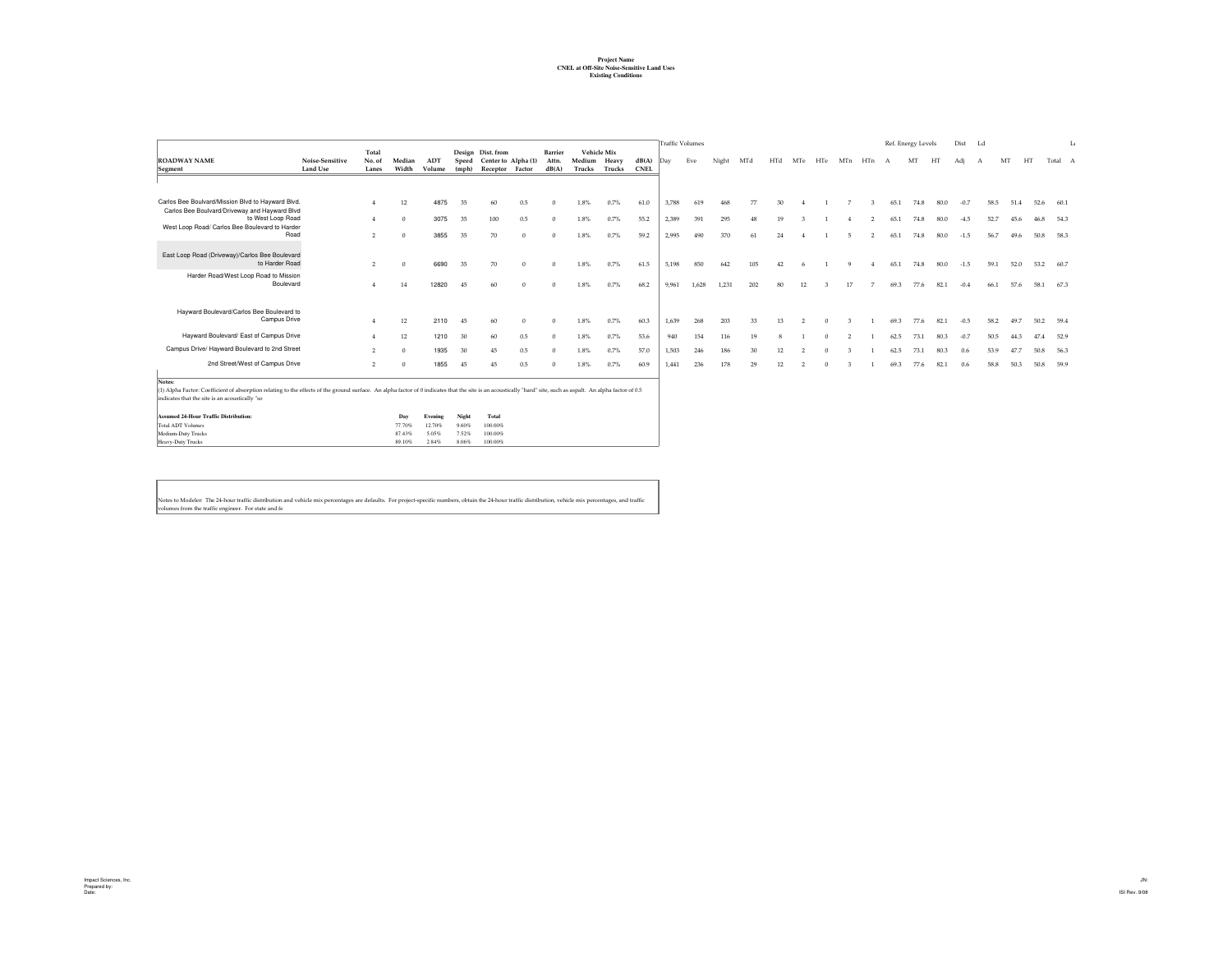|                                                                    |                                    |                          |                 |               |                |                                                             |          |                           |                                                     |      |                      | <b>Traffic Volumes</b> |       |       |     |     |     |     |     |     |                | Ref. Energy Levels |      | Dist Ld |      |      |      | L         |
|--------------------------------------------------------------------|------------------------------------|--------------------------|-----------------|---------------|----------------|-------------------------------------------------------------|----------|---------------------------|-----------------------------------------------------|------|----------------------|------------------------|-------|-------|-----|-----|-----|-----|-----|-----|----------------|--------------------|------|---------|------|------|------|-----------|
| <b>ROADWAY NAME</b><br>Segment                                     | Noise-Sensitive<br><b>Land Use</b> | Total<br>No. of<br>Lanes | Median<br>Width | ADT<br>Volume | Speed<br>(mph) | Design Dist. from<br>Center to Alpha (1)<br>Receptor Factor |          | Barrier<br>Attn.<br>dB(A) | <b>Vehicle Mix</b><br>Medium Heavy<br>Trucks Trucks |      | dB(A)<br><b>CNEL</b> | Dav                    | Eve   | Night | MTd | HTd | MTe | HTe | MTn | HTn | $\overline{A}$ | MT                 | HT   | Adi     | A    | MT   | HT   | Total A   |
|                                                                    |                                    |                          |                 |               |                |                                                             |          |                           |                                                     |      |                      |                        |       |       |     |     |     |     |     |     |                |                    |      |         |      |      |      |           |
| Carlos Bee Boulvard/Mission Blvd to Hayward Blvd.                  |                                    |                          | 12              | 5715          | 35             | 60                                                          | 0.5      |                           | 1.8%                                                | 0.7% | 61.7                 | 4,441                  | 726   | 549   | 90  | 36  |     |     |     |     | 65.1           | 74.8               | 80.0 | $-0.7$  | 59.2 | 52.1 | 53.3 | 60.8      |
| Carlos Bee Boulvard/Driveway and Hayward Blvd<br>to West Loop Road |                                    | $\overline{4}$           | $\Omega$        | 5790          | 35             | 100                                                         | 0.5      | $\Omega$                  | 1.8%                                                | 0.7% | 57.9                 | 4.499                  | 735   | 556   | 91  | 36  |     |     |     |     | 65.1           | 74.8               | 80.0 | $-4.5$  | 55.5 | 48.4 | 49.6 | 57.1      |
| West Loop Road/ Carlos Bee Boulevard to Harder<br>Road             |                                    | 2                        | $\Omega$        | 4165          | 35             | 70                                                          | $\Omega$ | $\theta$                  | 1.8%                                                | 0.7% | 59.5                 | 3.236                  | 529   | 400   | 66  | 26  |     |     |     |     | 65.1           | 74.8               | 80.0 | $-1.5$  | 57.0 | 49.9 |      | 51.1 58.6 |
|                                                                    |                                    |                          |                 |               |                |                                                             |          |                           |                                                     |      |                      |                        |       |       |     |     |     |     |     |     |                |                    |      |         |      |      |      |           |
| East Loop Road (Driveway)/Carlos Bee Boulevard<br>to Harder Road   |                                    | $\overline{2}$           |                 | 7260          | 35             | 70                                                          | $\Omega$ |                           | 1.8%                                                | 0.7% | 61.9                 | 5,641                  | 922   | 697   | 114 |     |     |     | 10  |     | 65.1           | 74.8               | 80.0 | $-1.5$  | 59.4 | 52.3 | 53.5 | 61.1      |
| Harder Road/West Loop Road to Mission<br>Boulevard                 |                                    |                          | 14              | 9820          | 45             | 60                                                          |          |                           | 1.8%                                                | 0.7% | 67.0                 | 7.630                  | 1.247 | 943   | 155 | 61  |     |     | 13  |     | 69.3           | 77.6               | 82.1 | $-0.4$  | 65.0 | 564  | 56.9 | 66.1      |
| Hayward Boulevard/Carlos Bee Boulevard to                          |                                    |                          |                 |               |                |                                                             |          |                           |                                                     |      |                      |                        |       |       |     |     |     |     |     |     |                |                    |      |         |      |      |      |           |
| Campus Drive                                                       |                                    |                          | 12              | 4160          | 45             | 60                                                          |          |                           | 1.8%                                                | 0.7% | 63.3                 | 3,232                  | 528   | 399   | 65  | 26  |     |     |     |     | 69.3           | 77.6               | 82.1 | $-0.5$  | 61.2 | 52.7 | 53.2 | 62.3      |
| Hayward Boulevard/ East of Campus Drive                            |                                    |                          | 12              | 1345          | 30             | 60                                                          | 0.5      |                           | 1.8%                                                | 0.7% | 54.1                 | 1.045                  | 171   | 129   | 21  |     |     |     |     |     | 62.5           | 73.1               | 80.3 | $-07$   | 51.0 | 448  | 47.9 | 53.4      |
| Campus Drive/ Hayward Boulevard to 2nd Street                      |                                    | $\overline{2}$           | $\Omega$        | 1935          | 30             | 45                                                          | 0.5      |                           | 1.8%                                                | 0.7% | 57.0                 | 1,503                  | 246   | 186   | 30  | 12  |     |     |     |     | 62.5           | 73.1               | 80.3 | 0.6     | 53.9 | 47.7 | 50.8 | 56.3      |
| 2nd Street/West of Campus Drive                                    |                                    | $\mathcal{P}$            | $\Omega$        | 1860          | 45             | 45                                                          | 0.5      |                           | 1.8%                                                | 0.7% | 60.9                 | 1.445                  | 236   | 179   | 29  | 12  |     |     |     |     | 69.3           | 776                | 82.1 | 0.6     | 58.8 | 50.3 | 50.8 | 60.0      |
|                                                                    |                                    |                          |                 |               |                |                                                             |          |                           |                                                     |      |                      |                        |       |       |     |     |     |     |     |     |                |                    |      |         |      |      |      |           |
|                                                                    |                                    |                          |                 |               |                |                                                             |          |                           |                                                     |      |                      |                        |       |       |     |     |     |     |     |     |                |                    |      |         |      |      |      |           |
|                                                                    |                                    |                          |                 |               |                |                                                             |          |                           |                                                     |      |                      |                        |       |       |     |     |     |     |     |     |                |                    |      |         |      |      |      |           |

| Notes:<br>(1) Alpha Factor: Coefficient of absorption relating to the effects of the ground surface. An alpha factor of 0 indicates that the site is an acoustically "hard" site, such as aspalt. An alpha factor of 0.5 |        |         |       |              |  |
|--------------------------------------------------------------------------------------------------------------------------------------------------------------------------------------------------------------------------|--------|---------|-------|--------------|--|
| indicates that the site is an acoustically "so                                                                                                                                                                           |        |         |       |              |  |
| <b>Assumed 24-Hour Traffic Distribution:</b>                                                                                                                                                                             | Dav    | Evening | Night | <b>Total</b> |  |
| Total ADT Volumes                                                                                                                                                                                                        | 77.70% | 12.70%  | 9.60% | 100.00%      |  |
| Medium-Duty Trucks                                                                                                                                                                                                       | 87.43% | 5.05%   | 7.52% | 100.00%      |  |
| Heavy-Duty Trucks                                                                                                                                                                                                        | 89.10% | 2.84%   | 8.06% | 100.00%      |  |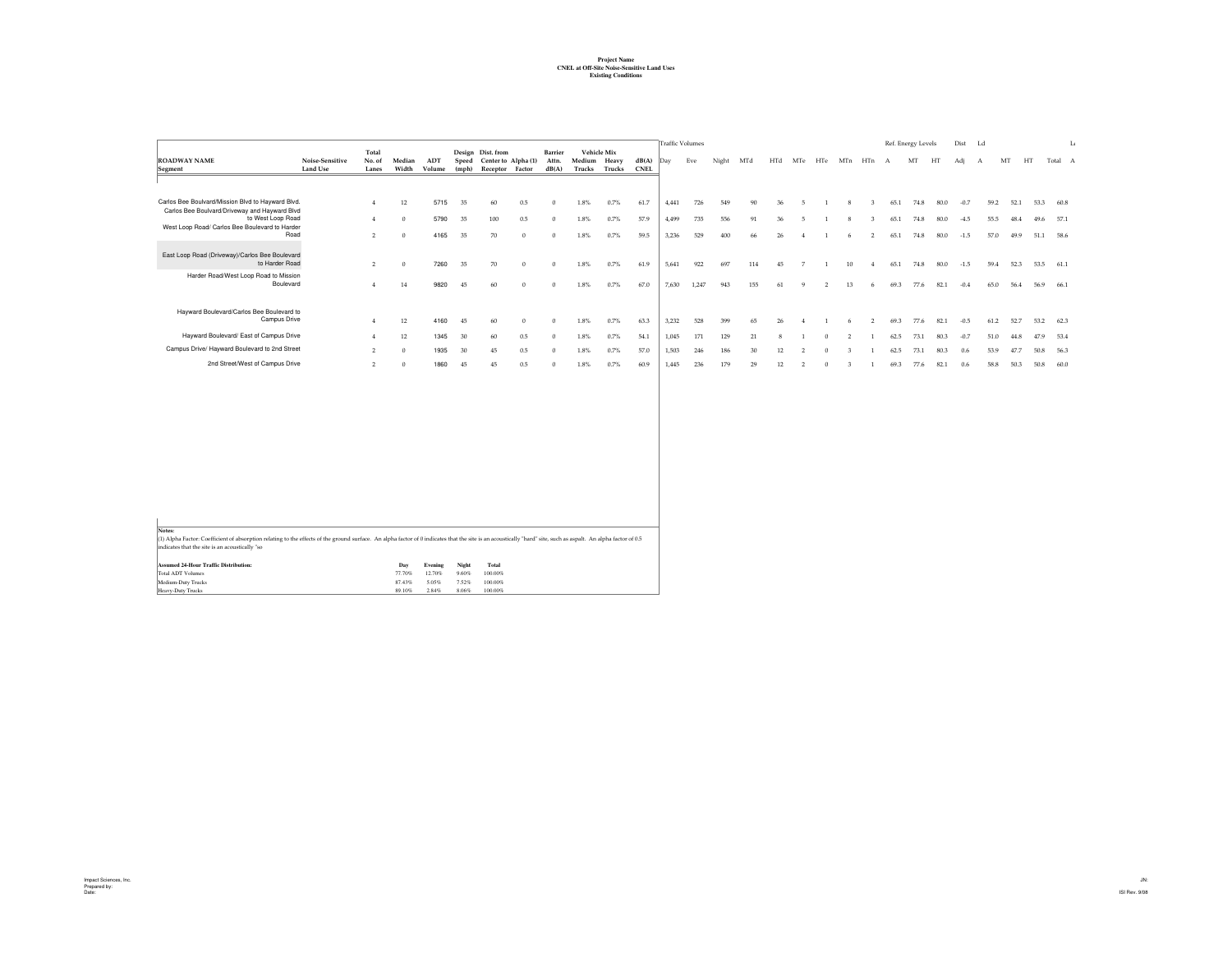|                                                                                 |                                    |                          |                 |               |                |                                                             |     |                           |                                              |      |                      | <b>Traffic Volumes</b> |       |       |     |          |     |     |     |       |      | Ref. Energy Levels |      | Dist Ld        |      |      |      | L       |
|---------------------------------------------------------------------------------|------------------------------------|--------------------------|-----------------|---------------|----------------|-------------------------------------------------------------|-----|---------------------------|----------------------------------------------|------|----------------------|------------------------|-------|-------|-----|----------|-----|-----|-----|-------|------|--------------------|------|----------------|------|------|------|---------|
| <b>ROADWAY NAME</b><br>Segment                                                  | Noise-Sensitive<br><b>Land Use</b> | Total<br>No. of<br>Lanes | Median<br>Width | ADT<br>Volume | Speed<br>(mph) | Design Dist. from<br>Center to Alpha (1)<br>Receptor Factor |     | Barrier<br>Attn.<br>dB(A) | Vehicle Mix<br>Medium Heavy<br>Trucks Trucks |      | dB(A)<br><b>CNEL</b> | Dav                    | Eve   | Night | MTd | HTd      | MTe | HTe | MTn | HTn A |      | MT                 | HT   | Adi            | A    | MT   | HT   | Total A |
|                                                                                 |                                    |                          |                 |               |                |                                                             |     |                           |                                              |      |                      |                        |       |       |     |          |     |     |     |       |      |                    |      |                |      |      |      |         |
| Carlos Bee Boulvard/Mission Blvd to Hayward Blvd. SFR/MFR                       |                                    |                          | 12              | 18990         | 35             | 60                                                          | 0.5 |                           | 1.8%                                         | 0.7% | 66.9                 | 14.755                 | 2.412 | 1.823 | 299 | 118      | 17  |     | 26  | 11    | 65.1 | 74.8               | 80.0 | $-0.7$         | 64.4 | 57.3 | 58.5 | 66.0    |
| Carlos Bee Boulvard/Driveway and Hayward Blvd                                   |                                    |                          |                 |               |                |                                                             |     |                           |                                              |      |                      |                        |       |       |     |          |     |     |     |       |      |                    |      |                |      |      |      |         |
| to West Loop Road sport field<br>West Loop Road/ Carlos Bee Boulevard to Harder |                                    |                          | $\Omega$        | 13890         | 35             | 100                                                         | 0.5 | $\Omega$                  | 1.8%                                         | 0.7% | 61.7                 | 10,793                 | 1.764 | 1.333 | 219 | 87       | 13  |     | 19  |       | 65.1 | 74.8               | 80.0 | $-4.5$         | 59.3 | 52.2 | 53.4 | 60.9    |
|                                                                                 | Road school uses                   | $\overline{2}$           | $\theta$        | 10875         | 35             | 70                                                          |     |                           | 1.8%                                         | 0.7% | 63.7                 | 8.450                  | 1.381 | 1.044 | 171 | 68       | 10  |     |     |       | 65.1 | 74.8               | 80.0 | $-1.5$         | 61.2 | 54.1 | 55.3 | 62.8    |
|                                                                                 |                                    |                          |                 |               |                |                                                             |     |                           |                                              |      |                      |                        |       |       |     |          |     |     |     |       |      |                    |      |                |      |      |      |         |
| East Loop Road (Driveway)/Carlos Bee Boulevard<br>to Harder Road school uses    |                                    | $\overline{2}$           | $\Omega$        | 11990         | 35             | 70                                                          |     | $\Omega$                  | 1.8%                                         | 0.7% | 64.1                 | 9,316                  | 1.523 | 1.151 | 189 | 75       | 11  |     | 16  |       | 65.1 | 74.8               | 80.0 | $-1.5$         | 61.6 | 54.5 | 55.7 | 63.2    |
| Harder Road/West Loop Road to Mission                                           |                                    |                          |                 |               |                |                                                             |     |                           |                                              |      |                      |                        |       |       |     |          |     |     |     |       |      |                    |      |                |      |      |      |         |
| Boulevard SFR/MFR                                                               |                                    |                          | 14              | 22670         | 45             | 60                                                          |     | $\alpha$                  | 1.8%                                         | 0.7% | 70.7                 | 17.615                 | 2.879 | 2.176 | 357 | 141      | 21  |     | 31  | 13    | 69.3 | 77.6               | 82.1 | $-0.4$         | 68.6 | 60.1 | 60.6 | 69.7    |
| Hayward Boulevard/Carlos Bee Boulevard to                                       |                                    |                          |                 |               |                |                                                             |     |                           |                                              |      |                      |                        |       |       |     |          |     |     |     |       |      |                    |      |                |      |      |      |         |
| Campus Drive SFR/MFR?                                                           |                                    |                          | 12              | 15920         | 45             | 60                                                          |     |                           | 1.8%                                         | 0.7% | 69.1                 | 12,370                 | 2.022 | 1.528 | 251 | 99       | 14  |     | 22  |       | 69.3 | 77.6               | 82.1 | $-0.5$         | 67.0 | 58.5 | 59.0 | 68.2    |
| Hayward Boulevard/ East of Campus Drive SFR/MFR                                 |                                    |                          | 12              | 11955         | 30             | 60                                                          | 0.5 | $\Omega$                  | 1.8%                                         | 0.7% | 63.6                 | 9,289                  | 1.518 | 1.148 | 188 | 75       | 11  |     |     |       | 62.5 | 73.1               | 80.3 | $-07$          | 60.5 | 54.3 | 57.4 | 62.9    |
| Campus Drive/ Hayward Boulevard to 2nd Street SFR                               |                                    | $\overline{2}$           | $\theta$        | 8335          | 30             | 45                                                          | 0.5 | $\Omega$                  | 1.8%                                         | 0.7% | 63.4                 | 6,476                  | 1,059 | 800   | 131 | 52       |     |     |     | 5     | 62.5 | 73.1               | 80.3 | 0.6            | 60.3 | 54.1 | 57.2 | 62.7    |
| 2nd Street/West of Campus Drive SFR                                             |                                    | $\sim$                   |                 | 4575          | 45             | 45                                                          | 0.5 |                           | 1.8%                                         | 0.7% | 64.8                 | 3.555                  | 581   | 439   | 72  | $\gamma$ |     |     |     |       | 69.  | 776                | 82.1 | 0 <sub>6</sub> | 62.7 | 54.2 | 54.7 | 63.9    |
|                                                                                 |                                    |                          |                 |               |                |                                                             |     |                           |                                              |      |                      |                        |       |       |     |          |     |     |     |       |      |                    |      |                |      |      |      |         |
|                                                                                 |                                    |                          |                 |               |                |                                                             |     |                           |                                              |      |                      |                        |       |       |     |          |     |     |     |       |      |                    |      |                |      |      |      |         |
|                                                                                 |                                    |                          |                 |               |                |                                                             |     |                           |                                              |      |                      |                        |       |       |     |          |     |     |     |       |      |                    |      |                |      |      |      |         |
|                                                                                 |                                    |                          |                 |               |                |                                                             |     |                           |                                              |      |                      |                        |       |       |     |          |     |     |     |       |      |                    |      |                |      |      |      |         |
|                                                                                 |                                    |                          |                 |               |                |                                                             |     |                           |                                              |      |                      |                        |       |       |     |          |     |     |     |       |      |                    |      |                |      |      |      |         |

| Notes:                                                                                                                                                                                                                                                           |        |         |       |              |
|------------------------------------------------------------------------------------------------------------------------------------------------------------------------------------------------------------------------------------------------------------------|--------|---------|-------|--------------|
| [1) Alpha Factor: Coefficient of absorption relating to the effects of the ground surface. An alpha factor of 0 indicates that the site is an acoustically "hard" site, such as aspalt. An alpha factor of 0.5<br>indicates that the site is an acoustically "so |        |         |       |              |
| <b>Assumed 24-Hour Traffic Distribution:</b>                                                                                                                                                                                                                     | Dav    | Evening | Night | <b>Total</b> |
| Total ADT Volumes                                                                                                                                                                                                                                                | 77.70% | 12.70%  | 9.60% | 100.00%      |
| Medium-Duty Trucks                                                                                                                                                                                                                                               | 87.43% | 5.05%   | 7.52% | 100.00%      |
| Heavy-Duty Trucks                                                                                                                                                                                                                                                | 89.10% | 2.84%   | 8.06% | 100.00%      |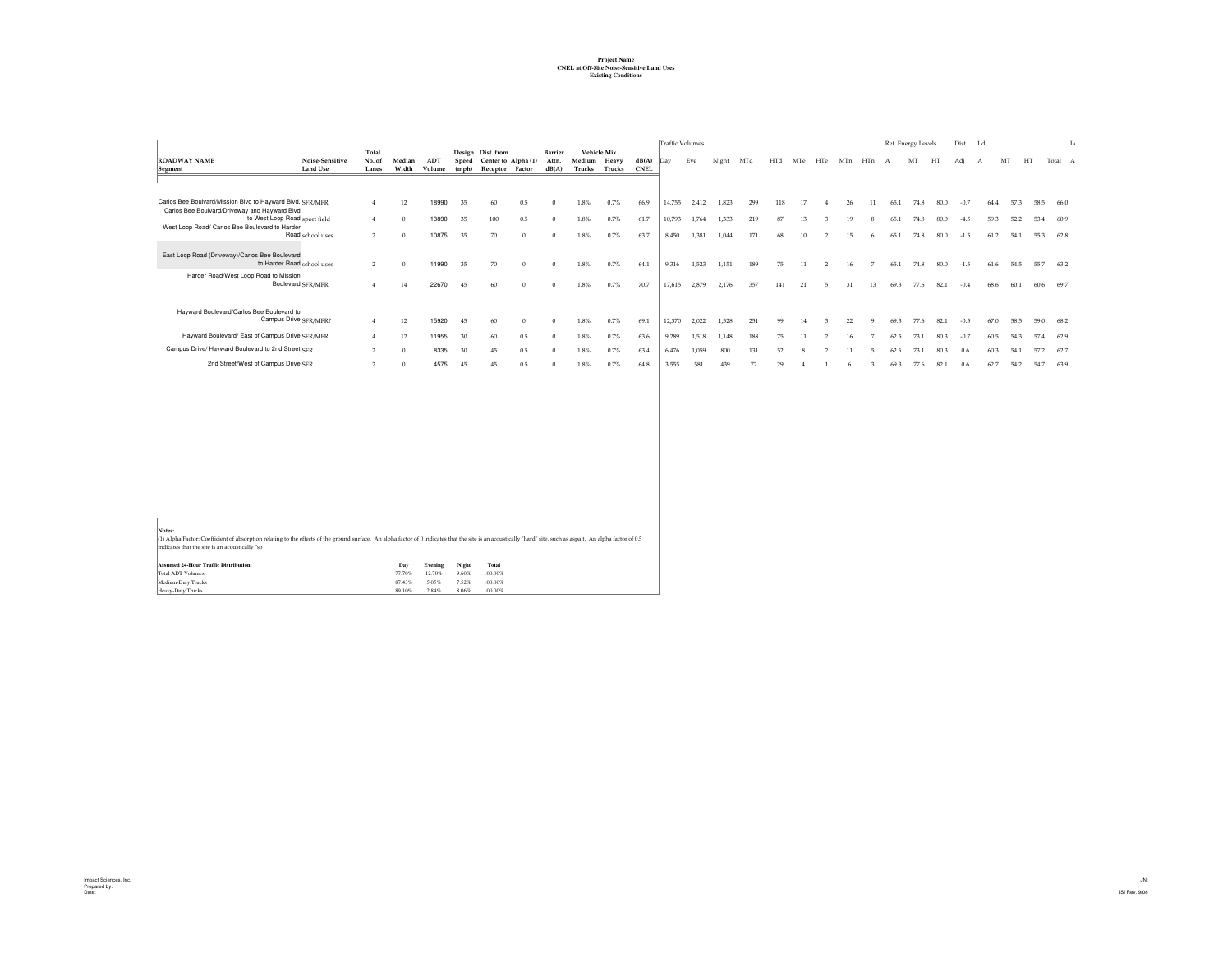|                                                                                                            |                                    |                          |                 |               |                |                                                             |     |                           |                                              |      |                      | <b>Traffic Volumes</b> |       |       |     |     |     |     |     |     |              | Ref. Energy Levels |      | Dist Ld        |      |      |      | L       |
|------------------------------------------------------------------------------------------------------------|------------------------------------|--------------------------|-----------------|---------------|----------------|-------------------------------------------------------------|-----|---------------------------|----------------------------------------------|------|----------------------|------------------------|-------|-------|-----|-----|-----|-----|-----|-----|--------------|--------------------|------|----------------|------|------|------|---------|
| <b>ROADWAY NAME</b><br>Segment                                                                             | Noise-Sensitive<br><b>Land Use</b> | Total<br>No. of<br>Lanes | Median<br>Width | ADT<br>Volume | Speed<br>(mph) | Design Dist. from<br>Center to Alpha (1)<br>Receptor Factor |     | Barrier<br>Attn.<br>dB(A) | Vehicle Mix<br>Medium Heavy<br>Trucks Trucks |      | dB(A)<br><b>CNEL</b> | Day                    | Eve   | Night | MTd | HTd | MTe | HTe | MTn | HTn | $\mathbf{A}$ | MT                 | HT   | Adi            | A    | MT   | HT   | Total A |
|                                                                                                            |                                    |                          |                 |               |                |                                                             |     |                           |                                              |      |                      |                        |       |       |     |     |     |     |     |     |              |                    |      |                |      |      |      |         |
| Carlos Bee Boulvard/Mission Blvd to Hayward Blvd. SFR/MFR<br>Carlos Bee Boulvard/Driveway and Hayward Blvd |                                    |                          | 12              | 19830         | 35             | 60                                                          | 0.5 |                           | 1.8%                                         | 0.7% | 67.1                 | 15,408                 | 2.518 | 1.904 | 312 | 124 |     |     | 27  | 11  | 65.1         | 74.8               | 80.0 | $-0.7$         | 64.6 | 57.5 | 58.7 | 66.2    |
| to West Loop Road sport field<br>West Loop Road/ Carlos Bee Boulevard to Harder                            |                                    |                          | $\theta$        | 16605         | 35             | 100                                                         | 0.5 |                           | 1.8%                                         | 0.7% | 62.5                 | 12,902                 | 2.109 | 1.594 | 261 | 104 | 15  |     | 22  |     | 65.1         | 74.8               | 80.0 | $-4.5$         | 60.0 | 52.9 | 54.1 | 61.7    |
|                                                                                                            | Road school uses                   | $\overline{2}$           | $\Omega$        | 11185         | 35             | 70                                                          |     |                           | 1.8%                                         | 0.7% | 63.8                 | 8.691                  | 1.420 | 1.074 | 176 | 70  | 10  |     |     |     | 65.1         | 74.8               | 80.0 | $-1.5$         | 61.3 | 54.2 | 55.4 | 62.9    |
| East Loop Road (Driveway)/Carlos Bee Boulevard<br>to Harder Road school uses                               |                                    | $\overline{z}$           | $\Omega$        | 12560         | 35             | 70                                                          |     | $\Omega$                  | 1.8%                                         | 0.7% | 64.3                 | 9,759                  | 1.595 | 1.206 | 198 | 78  | 11  |     | 17  |     | 65.1         | 74.8               | 80.0 | $-1.5$         | 61.8 | 54.7 | 55.9 | 63.4    |
| Harder Road/West Loop Road to Mission<br>Boulevard SFR/MFR                                                 |                                    |                          | 14              | 19670         | 45             | 60                                                          |     |                           | 1.8%                                         | 0.7% | 70.0                 | 15.284                 | 2.498 | 1.888 | 310 | 123 |     |     | 27  |     | 69.3         | 77.6               | 82.1 | $-0.4$         | 68.0 | 59.4 | 59.9 | 69.1    |
| Havward Boulevard/Carlos Bee Boulevard to<br>Campus Drive SFR/MFR?                                         |                                    |                          | 12              | 17970         | 45             | 60                                                          |     |                           | 1.8%                                         | 0.7% | 69.6                 | 13,963                 | 2.282 | 1.725 | 283 | 112 |     |     | 24  | 10  | 69.3         | 77.6               | 82.1 | $-0.5$         | 67.6 | 59.0 | 59.5 | 68.7    |
| Hayward Boulevard/ East of Campus Drive SER/MER                                                            |                                    |                          | 12              | 12090         | 30             | 60                                                          | 0.5 | $\Omega$                  | 1.8%                                         | 0.7% | 63.6                 | 9,394                  | 1.535 | 1.161 | 190 | 75  | 11  |     |     |     | 62.5         | 73.1               | 80.3 | $-0.7$         | 60.5 | 54.3 | 57.4 | 62.9    |
| Campus Drive/ Hayward Boulevard to 2nd Street SFR                                                          |                                    | $\overline{2}$           | $\theta$        | 8335          | 30             | 45                                                          | 0.5 | $\Omega$                  | 1.8%                                         | 0.7% | 63.4                 | 6,476                  | 1.059 | 800   | 131 | 52  |     |     |     |     | 62.5         | 73.1               | 80.3 | 0 <sub>6</sub> | 60.3 | 54.1 | 57.2 | 62.7    |
| 2nd Street/West of Campus Drive SFR                                                                        |                                    | $\gamma$                 | $\Omega$        | 4580          | 45             | 4 <sup>2</sup>                                              | 0.5 |                           | 1.8%                                         | 0.7% | 64.8                 | 3,559                  | 582   | 440   | 72  | 29  |     |     |     |     | 69.3         | 776                | 82.1 | 0 <sub>6</sub> | 62.7 | 54.2 | 54.7 | 63.9    |
|                                                                                                            |                                    |                          |                 |               |                |                                                             |     |                           |                                              |      |                      |                        |       |       |     |     |     |     |     |     |              |                    |      |                |      |      |      |         |
|                                                                                                            |                                    |                          |                 |               |                |                                                             |     |                           |                                              |      |                      |                        |       |       |     |     |     |     |     |     |              |                    |      |                |      |      |      |         |
|                                                                                                            |                                    |                          |                 |               |                |                                                             |     |                           |                                              |      |                      |                        |       |       |     |     |     |     |     |     |              |                    |      |                |      |      |      |         |
|                                                                                                            |                                    |                          |                 |               |                |                                                             |     |                           |                                              |      |                      |                        |       |       |     |     |     |     |     |     |              |                    |      |                |      |      |      |         |

| Notes:                                                                                                                                                                                                         |        |         |       |              |
|----------------------------------------------------------------------------------------------------------------------------------------------------------------------------------------------------------------|--------|---------|-------|--------------|
| (1) Alpha Factor: Coefficient of absorption relating to the effects of the ground surface. An alpha factor of 0 indicates that the site is an acoustically "hard" site, such as aspalt. An alpha factor of 0.5 |        |         |       |              |
| indicates that the site is an acoustically "so                                                                                                                                                                 |        |         |       |              |
|                                                                                                                                                                                                                |        |         |       |              |
| Assumed 24-Hour Traffic Distribution:                                                                                                                                                                          | Day    | Evening | Night | <b>Total</b> |
| Total ADT Volumes                                                                                                                                                                                              | 77.70% | 12.70%  | 9.60% | 100.00%      |
| Medium-Duty Trucks                                                                                                                                                                                             | 87.43% | 5.05%   | 7.52% | 100.00%      |
| Heavy-Duty Trucks                                                                                                                                                                                              | 89.10% | 2.84%   | 8.06% | 100.00%      |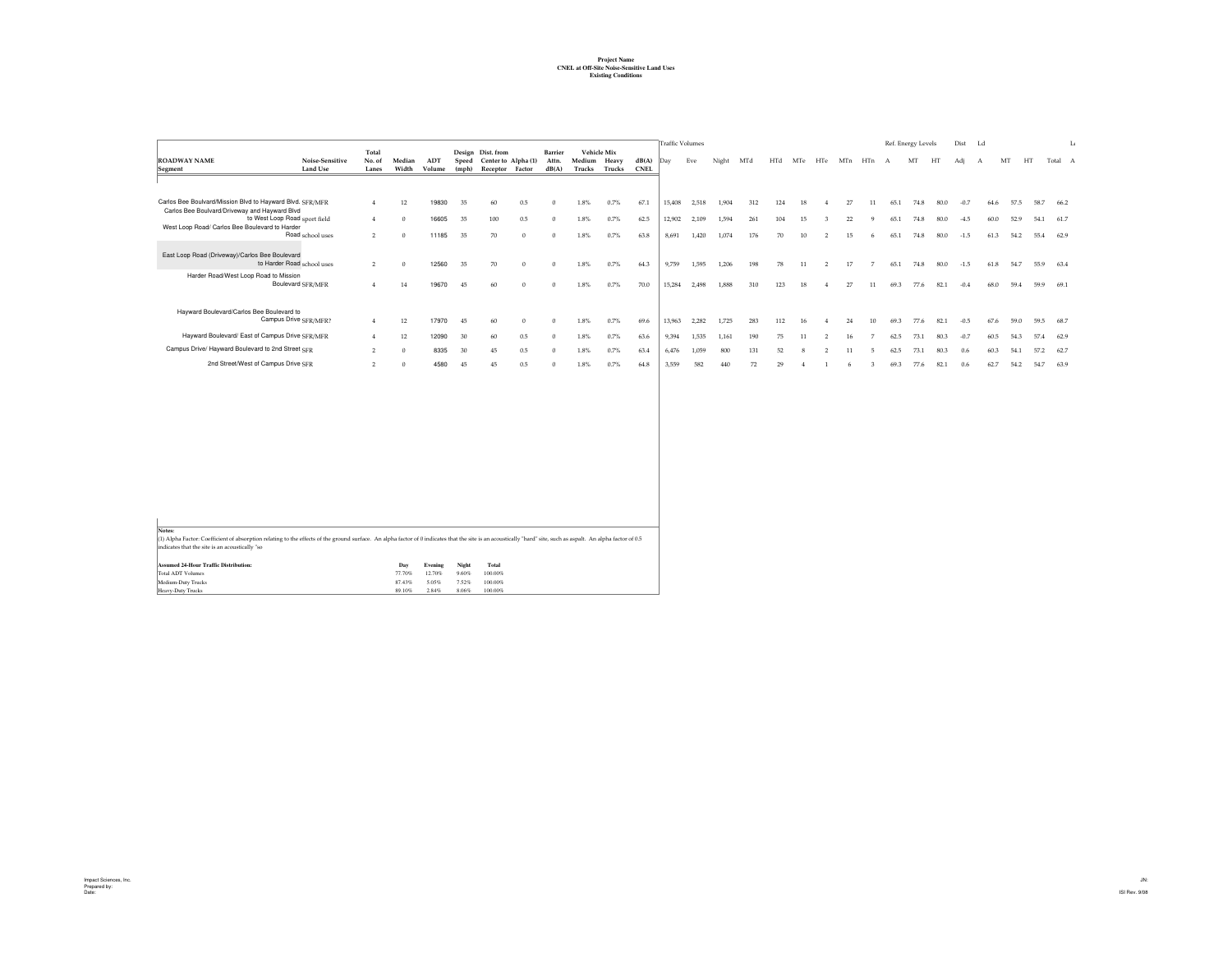|                                                                                                         |                                    | Total           |                 |               |                | Design Dist. from |                     | Barrier        |                  | Vehicle Mix     |                      |        | Traffic Volumes |       |     |     |     |     |     |     |      | Ref. Energy Levels |      | Dist Ld |      |      |      | L       |
|---------------------------------------------------------------------------------------------------------|------------------------------------|-----------------|-----------------|---------------|----------------|-------------------|---------------------|----------------|------------------|-----------------|----------------------|--------|-----------------|-------|-----|-----|-----|-----|-----|-----|------|--------------------|------|---------|------|------|------|---------|
| <b>ROADWAY NAME</b><br>Segment                                                                          | Noise-Sensitive<br><b>Land Use</b> | No. of<br>Lanes | Median<br>Width | ADT<br>Volume | Speed<br>(mph) | Receptor Factor   | Center to Alpha (1) | Attn.<br>dB(A) | Medium<br>Trucks | Heavy<br>Trucks | dB(A)<br><b>CNEL</b> | Day    | Eve             | Night | MTd | HTd | MTe | HTe | MTn | HTn | A    | MT                 | HT   | Adj     | A    | MT   | HT   | Total A |
|                                                                                                         |                                    |                 |                 |               |                |                   |                     |                |                  |                 |                      |        |                 |       |     |     |     |     |     |     |      |                    |      |         |      |      |      |         |
| Carlos Bee Boulvard/Mission Blvd to Hayward Blvd.                                                       |                                    |                 | 12              | 21610         | 35             | 60                | 0.5                 |                | 1.8%             | 0.7%            | 67.4                 | 16,791 | 2,744           | 2,075 | 340 | 135 | 20  |     | 29  | 12  | 65.1 | 74.8               | 80.0 | $-0.7$  | 65.0 | 57.9 | 59.1 | 66.6    |
| Carlos Bee Boulvard/Hayward Blvd to West Loop<br>Road<br>West Loop Road/ Carlos Bee Boulevard to Harder |                                    |                 |                 | 14445         | 35             | 100               | 0.5                 |                | 1.8%             | 0.7%            | 61.9                 | 11,224 | 1,835           | 1,387 | 227 | 90  |     |     | 20  | 8   | 65.1 | 74.8               | 80.0 | $-4.5$  | 59.4 | 52.3 | 53.5 | 61.1    |
| Road                                                                                                    |                                    | $\overline{2}$  |                 | 7565          | 35             | 70                |                     |                | 1.8%             | $0.7\%$         | 62.1                 | 5.878  | 961             | 726   | 119 | 47  |     |     |     |     | 65.1 | 74.8               | 80.0 | $-1.5$  | 59.6 | 52.5 | 53.7 | 61.2    |
| East Loop Road/Carlos Bee Boulevard to Harder<br>Road                                                   |                                    |                 | -O              | 10645         | 35             | 70                | $\Omega$            | $\Omega$       | 1.8%             | 0.7%            | 63.6                 | 8,271  | 1.352           | 1.022 | 168 | 66  | 10  |     |     | 6   | 65.1 | 74.8               | 80.0 | $-1.5$  | 61.1 | 54.0 | 55.2 | 62.7    |
| Road/West Loop Road to Mission<br>Harder<br>Boulevard                                                   |                                    |                 | 14              | 14900         | 45             | 60                |                     |                | 1.8%             | 0.7%            | 68.8                 | 11,577 | 1.892           | 1.430 | 234 | 93  |     |     | 20  | 8   | 69.3 | 77.6               | 82.1 | $-0.4$  | 66.8 | 58.2 | 58.7 | 67.9    |
| Boulevard/Carlos Bee Boulevard to<br>Hayward<br>Campus Drive                                            |                                    | -4              | 12              | 28445         | 45             | 60                |                     |                | 1.8%             | 0.7%            | 71.6                 | 22,102 | 3.613           | 2.731 | 448 | 177 | 26  |     | 39  | 16  | 69.3 | 77.6               | 82.1 | $-0.5$  | 69.5 | 61.0 | 61.5 | 70.7    |
| Hayward Boulevard/ East of Campus Drive                                                                 |                                    |                 | 12              | 16185         | 30             | 60                | 0.5                 |                | 1.8%             | 0.7%            | 64.9                 | 12.576 | 2.055           | 1.554 | 255 |     |     |     | 22  |     |      | 73.1               | 80.3 | $-07$   | 61.8 | 55.6 | 58.7 | 64.2    |
| Campus Drive/ Hayward Boulevard to 2nd Street                                                           |                                    |                 |                 | 9560          | 30             | 45                | 0.5                 |                | 1.8%             | 0.7%            | 64.0                 | 7.428  | 1.214           | 918   | 150 | 60  |     |     |     |     | 62.5 | 73.1               | 80.3 | 0.6     | 60.9 | 547  | 57.8 | 63.2    |
| 2nd Street/West of Campus Drive                                                                         |                                    |                 |                 | 6910          | 45             | 45                | 0.5                 |                | 1.8%             | 0.7%            | 66.6                 | 5,369  | 878             | 663   | 109 | 43  |     |     |     |     | 69.3 | 77.6               | 82.1 | 0.6     | 64.5 | 56.0 | 56.5 | 65.7    |

| Notes:                                                                                                                                                                                                         |        |         |       |              |
|----------------------------------------------------------------------------------------------------------------------------------------------------------------------------------------------------------------|--------|---------|-------|--------------|
| (1) Alpha Factor: Coefficient of absorption relating to the effects of the ground surface. An alpha factor of 0 indicates that the site is an acoustically "hard" site, such as aspalt. An alpha factor of 0.5 |        |         |       |              |
| indicates that the site is an acoustically "so                                                                                                                                                                 |        |         |       |              |
|                                                                                                                                                                                                                |        |         |       |              |
| <b>Assumed 24-Hour Traffic Distribution:</b>                                                                                                                                                                   | Dav    | Evening | Night | <b>Total</b> |
| Total ADT Volumes                                                                                                                                                                                              | 77.70% | 12.70%  | 9.60% | 100.00%      |
| Medium-Duty Trucks                                                                                                                                                                                             | 87.43% | 5.05%   | 7.52% | 100.00%      |
| Heavy-Duty Trucks                                                                                                                                                                                              | 89.10% | 2.84%   | 8.06% | 100.00%      |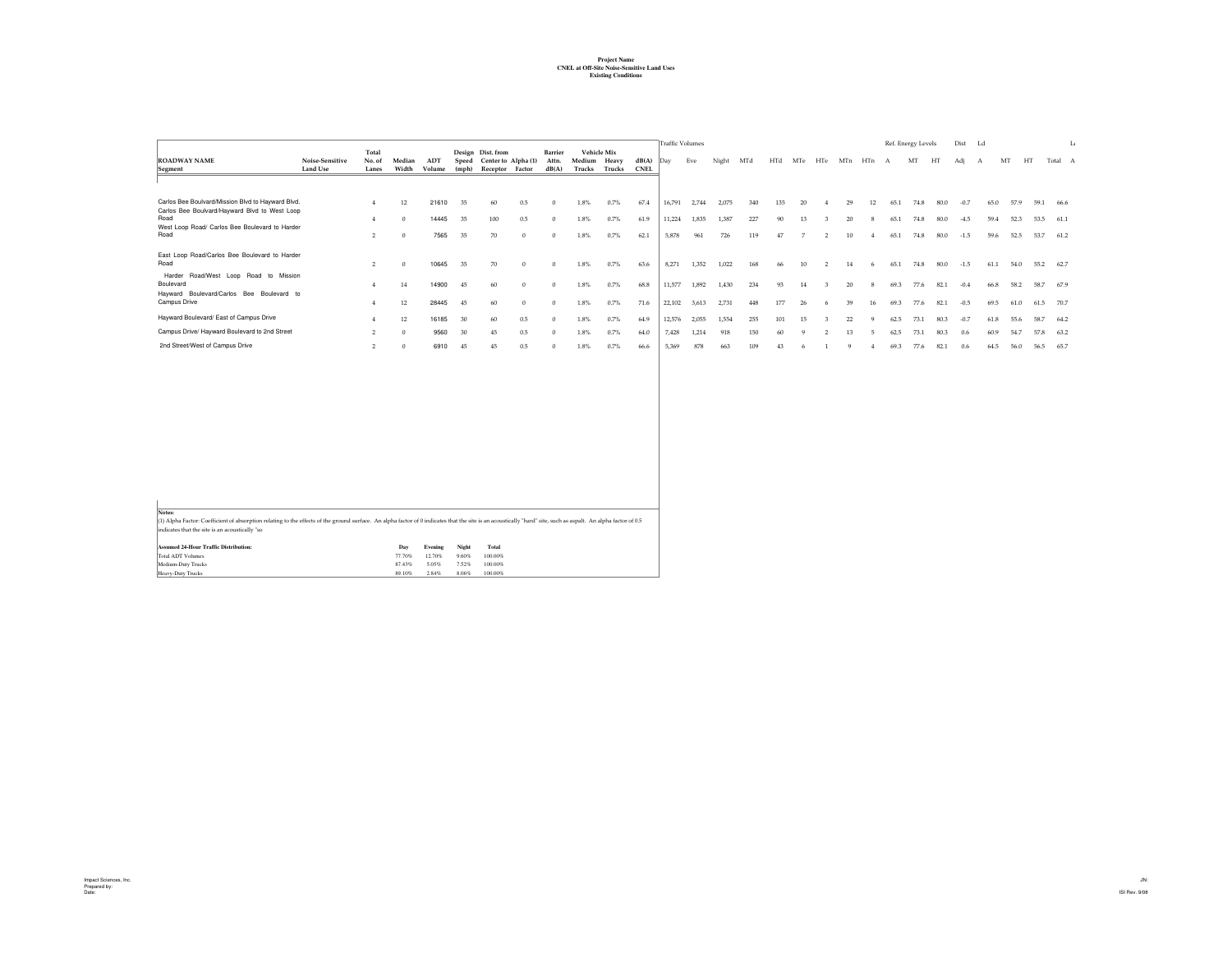|                                                                    |                                    |                          |                 |               |       |                                                                   |          |                           |                             |               |                      | <b>Traffic Volumes</b> |       |       |     |     |     |               |     |           |              | Ref. Energy Levels |      | Dist Ld |              |      |      | L         |  |
|--------------------------------------------------------------------|------------------------------------|--------------------------|-----------------|---------------|-------|-------------------------------------------------------------------|----------|---------------------------|-----------------------------|---------------|----------------------|------------------------|-------|-------|-----|-----|-----|---------------|-----|-----------|--------------|--------------------|------|---------|--------------|------|------|-----------|--|
| <b>ROADWAY NAME</b><br>Segment                                     | Noise-Sensitive<br><b>Land Use</b> | Total<br>No. of<br>Lanes | Median<br>Width | ADT<br>Volume | Speed | Design Dist. from<br>Center to Alpha (1)<br>(mph) Receptor Factor |          | Barrier<br>Attn.<br>dB(A) | Vehicle Mix<br>Medium Heavy | Trucks Trucks | dB(A)<br><b>CNEL</b> | Dav                    | Eve   | Night | MTd | HTd | MTe | HTe           | MTn | HTn       | $\mathbf{A}$ | MT                 | HT   | Adj     | $\mathbf{A}$ | MT   | HT   | Total A   |  |
|                                                                    |                                    |                          |                 |               |       |                                                                   |          |                           |                             |               |                      |                        |       |       |     |     |     |               |     |           |              |                    |      |         |              |      |      |           |  |
| Carlos Bee Boulvard/Mission Blvd to Hayward Blvd.                  |                                    | $\overline{4}$           | 12              | 26485         | 35    | 60                                                                | 0.5      | $\Omega$                  | 1.8%                        | 0.7%          | 68.3                 | 20,579                 | 3.364 | 2,543 | 417 | 165 | 24  |               | 36  | 15        | 65.1         | 74.8               | 80.0 | $-0.7$  | 65.9         | 58.8 | 60.0 | 67.5      |  |
| Carlos Bee Boulvard/Driveway and Hayward Blvd<br>to West Loop Road |                                    | $\overline{4}$           | $\Omega$        | 17520         | 35    | 100                                                               | 0.5      | $\theta$                  | 1.8%                        | 0.7%          | 62.7                 | 13,613                 | 2,225 | 1.682 | 276 | 109 | 16  |               | 24  | 10        | 65.1         | 74.8               | 80.0 | $-4.5$  | 60.3         | 53.2 |      | 54.4 61.9 |  |
| West Loop Road/ Carlos Bee Boulevard to Harder<br>Road             |                                    | $\overline{2}$           | $\Omega$        | 11420         | 35    | 70                                                                | $\Omega$ | $\Omega$                  | $1.8\%$                     | 0.7%          | 63.9                 | 8.873                  | 1.450 | 1,096 | 180 | 71  | 10  | $\mathcal{L}$ | 15  | 6         | 65.1         | 74.8               | 80.0 | $-1.5$  | 61.4         | 54.3 | 55.5 | 63.0      |  |
| East Loop Road (Driveway)/Carlos Bee Boulevard                     |                                    |                          |                 |               |       |                                                                   |          |                           |                             |               |                      |                        |       |       |     |     |     |               |     |           |              |                    |      |         |              |      |      |           |  |
| to Harder Road                                                     |                                    | $\overline{2}$           | $\Omega$        | 17335         | 35    | 70                                                                | $\Omega$ | $\Omega$                  | 1.8%                        | 0.7%          | 65.7                 | 13,469                 | 2,202 | 1.664 | 273 | 108 | 16  |               | 23  | 10        | 65.1         | 74.8               | 80.0 | $-1.5$  | 63.2         | 56.1 | 57.3 | 64.8      |  |
| Harder Road/West Loop Road to Mission<br>Boulevard                 |                                    | $\overline{4}$           | 14              | 27720         | 45    | 60                                                                | $\Omega$ | $\Omega$                  | 1.8%                        | 0.7%          | 71.5                 | 21,538                 | 3,520 | 2,661 | 436 | 173 | 25  |               | 38  | 16        | 69.3         | 77.6               | 82.1 | $-0.4$  | 69.5         | 60.9 |      | 61.4 70.6 |  |
| Hayward Boulevard/Carlos Bee Boulevard to<br>Campus Drive          |                                    | $\overline{4}$           | 12              | 30555         | 45    | 60                                                                | $\theta$ | $\Omega$                  | 1.8%                        | 0.7%          | 71.9                 | 23,741                 | 3.880 | 2,933 | 481 | 191 | 28  |               | 41  | 17        | 69.3         | 77.6               | 82.1 | $-0.5$  | 69.9         | 61.3 |      | 61.8 71.0 |  |
| Hayward Boulevard/ East of Campus Drive                            |                                    | $\overline{4}$           | 12              | 17395         | 30    | 60                                                                | 0.5      | $\Omega$                  | 1.8%                        | 0.7%          | 65.2                 | 13,516                 | 2,209 | 1.670 | 274 | 108 | 16  |               | 24  | 10        | 62.5         | 73.1               | 80.3 | $-0.7$  | 62.1         | 55.9 | 59.0 | 64.5      |  |
| Campus Drive/ Hayward Boulevard to 2nd Street                      |                                    | $\mathcal{P}$            | $\Omega$        | 11495         | 30    | 45                                                                | 0.5      | $\Omega$                  | 1.8%                        | 0.7%          | 64.8                 | 8.932                  | 1.460 | 1.104 | 181 | 72  | 10  |               | 16  |           | 62.5         | 73.1               | 80.3 | 0.6     | 61.7         | 55.5 | 58.6 | 64.0      |  |
| 2nd Street/West of Campus Drive                                    |                                    | $\overline{2}$           | $\Omega$        | 8765          | 45    | 45                                                                | 0.5      |                           | 1.8%                        | 0.7%          | 67.6                 | 6.810                  | 1.113 | 841   | 138 | 55  |     |               | 12  | $\bar{a}$ | 69.3         | 77.6               | 82.1 | 0.6     | 65.6         | 57.0 | 57.5 | 66.7      |  |
|                                                                    |                                    |                          |                 |               |       |                                                                   |          |                           |                             |               |                      |                        |       |       |     |     |     |               |     |           |              |                    |      |         |              |      |      |           |  |
|                                                                    |                                    |                          |                 |               |       |                                                                   |          |                           |                             |               |                      |                        |       |       |     |     |     |               |     |           |              |                    |      |         |              |      |      |           |  |
|                                                                    |                                    |                          |                 |               |       |                                                                   |          |                           |                             |               |                      |                        |       |       |     |     |     |               |     |           |              |                    |      |         |              |      |      |           |  |
|                                                                    |                                    |                          |                 |               |       |                                                                   |          |                           |                             |               |                      |                        |       |       |     |     |     |               |     |           |              |                    |      |         |              |      |      |           |  |
|                                                                    |                                    |                          |                 |               |       |                                                                   |          |                           |                             |               |                      |                        |       |       |     |     |     |               |     |           |              |                    |      |         |              |      |      |           |  |
|                                                                    |                                    |                          |                 |               |       |                                                                   |          |                           |                             |               |                      |                        |       |       |     |     |     |               |     |           |              |                    |      |         |              |      |      |           |  |
|                                                                    |                                    |                          |                 |               |       |                                                                   |          |                           |                             |               |                      |                        |       |       |     |     |     |               |     |           |              |                    |      |         |              |      |      |           |  |

| Notes:                                                                                                                                                                                                         |        |         |       |              |
|----------------------------------------------------------------------------------------------------------------------------------------------------------------------------------------------------------------|--------|---------|-------|--------------|
| [1) Alpha Factor: Coefficient of absorption relating to the effects of the ground surface. An alpha factor of 0 indicates that the site is an acoustically "hard" site, such as aspalt. An alpha factor of 0.5 |        |         |       |              |
| indicates that the site is an acoustically "so                                                                                                                                                                 |        |         |       |              |
|                                                                                                                                                                                                                |        |         |       |              |
| Assumed 24-Hour Traffic Distribution:                                                                                                                                                                          | Dav    | Evening | Night | <b>Total</b> |
| Total ADT Volumes                                                                                                                                                                                              | 77.70% | 12.70%  | 9.60% | 100.00%      |
| Medium-Duty Trucks                                                                                                                                                                                             | 87.43% | 5.05%   | 7.52% | 100.00%      |
| Heavy-Duty Trucks                                                                                                                                                                                              | 89.10% | 2.84%   | 8.06% | 100.00%      |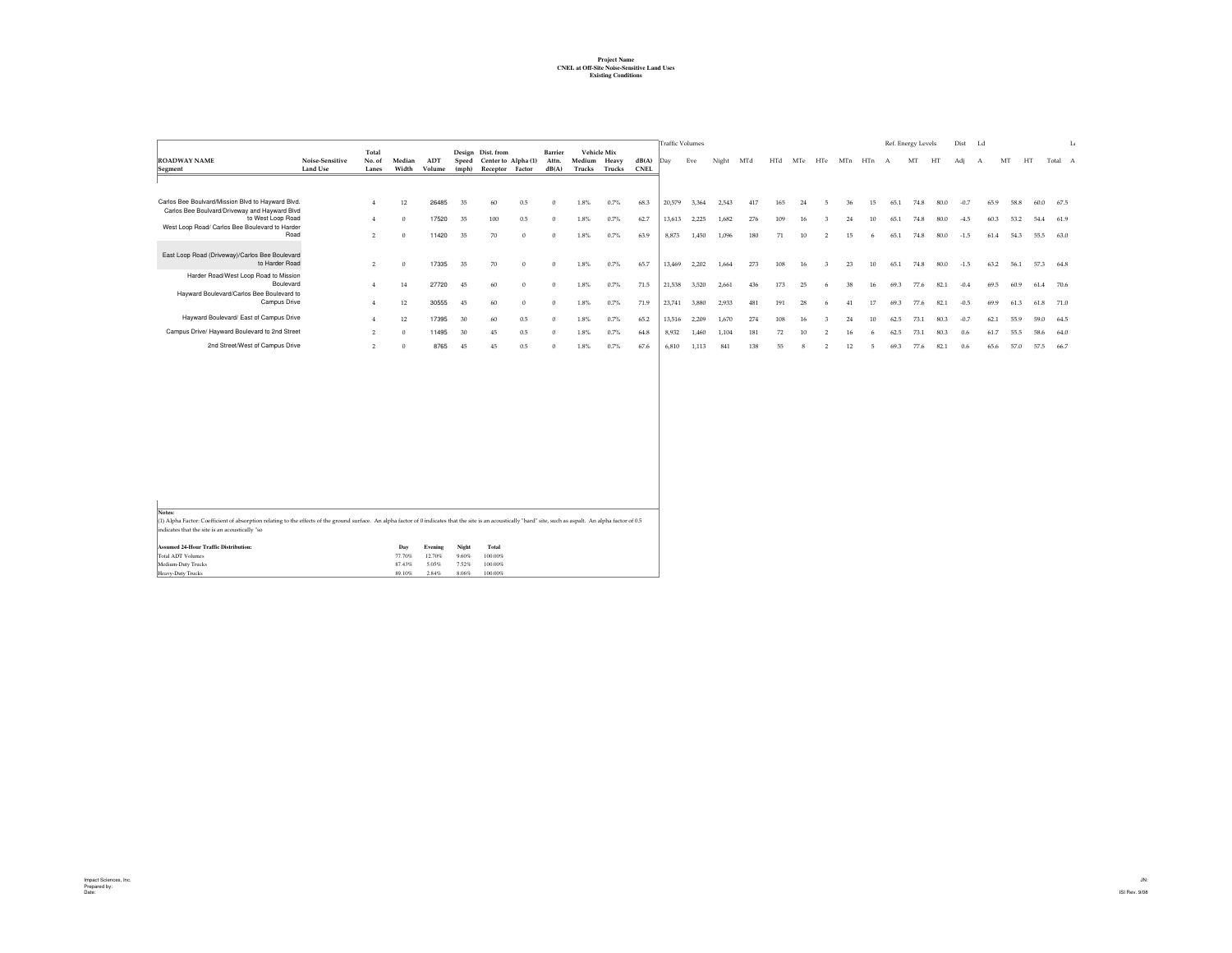|                                                                    |                                                                                                                                                                                                                |                          |                 |               |                |                                                             |     |                           |                  |                                |                      |        | <b>Traffic Volumes</b> |       |     |     |     |     |     |                 |      | Ref. Energy Levels |      | Dist Ld |      |      |      | L     |
|--------------------------------------------------------------------|----------------------------------------------------------------------------------------------------------------------------------------------------------------------------------------------------------------|--------------------------|-----------------|---------------|----------------|-------------------------------------------------------------|-----|---------------------------|------------------|--------------------------------|----------------------|--------|------------------------|-------|-----|-----|-----|-----|-----|-----------------|------|--------------------|------|---------|------|------|------|-------|
| <b>ROADWAY NAME</b><br>Segment                                     | Noise-Sensitive<br><b>Land Use</b>                                                                                                                                                                             | Total<br>No. of<br>Lanes | Median<br>Width | ADT<br>Volume | Speed<br>(mph) | Design Dist. from<br>Center to Alpha (1)<br>Receptor Factor |     | Barrier<br>Attn.<br>dB(A) | Medium<br>Trucks | Vehicle Mix<br>Heavy<br>Trucks | dB(A)<br><b>CNEL</b> | Dav    | Eve                    | Night | MTd | HTd | MTe | HTe | MTn | HTn             |      | MT                 | HT   | Adi     | A    | MT   | HT   | Total |
|                                                                    |                                                                                                                                                                                                                |                          |                 |               |                |                                                             |     |                           |                  |                                |                      |        |                        |       |     |     |     |     |     |                 |      |                    |      |         |      |      |      |       |
| Carlos Bee Boulvard/Mission Blvd to Havward Blvd.                  |                                                                                                                                                                                                                |                          | 12              | 27325         | 35             | 60                                                          | 0.5 |                           | 1.8%             | 0.7%                           | 68.4                 | 21,232 | 3.470                  | 2.623 | 430 | 170 | 25  |     | 37  | 15              | 65.  | 74.8               | 80.0 | $-0.7$  | 66.0 | 58.9 | 60.1 | 67.6  |
| Carlos Bee Boulvard/Driveway and Hayward Blvd<br>to West Loop Road |                                                                                                                                                                                                                |                          | $\Omega$        | 20235         | 35             | 100                                                         | 0.5 | $\Omega$                  | 1.8%             | 0.7%                           | 63.4                 | 15,723 | 2.570                  | 1.943 | 318 | 126 | 18  |     | 27  |                 | 65.1 | 74.8               | 80.0 | $-4.5$  | 60.9 | 53.8 | 55.0 | 62.5  |
| West Loop Road/ Carlos Bee Boulevard to Harder<br>Road             |                                                                                                                                                                                                                | $\overline{2}$           | $\Omega$        | 11730         | 35             | 70                                                          | O   | $\Omega$                  | 1.8%             | 0.7%                           | 64.0                 | 9,114  | 1.490                  | 1.126 | 185 | 73  | 11  |     |     |                 | 65.  | 74.8               | 80.0 | $-1.5$  | 61.5 | 54.4 | 55.6 | 63.1  |
| East Loop Road (Driveway)/Carlos Bee Boulevard<br>to Harder Road   |                                                                                                                                                                                                                |                          | $\Omega$        | 17905         | 35             | 70                                                          |     | $\Omega$                  | 1.8%             | 0.7%                           | 65.8                 | 13.912 | 2.274                  | 1.719 | 282 | 112 | 16  |     | 24  | 10 <sup>°</sup> | 65.1 | 74.8               | 80.0 | $-1.5$  | 63.4 | 56.3 | 57.5 | 65.0  |
| Harder Road/West Loop Road to Mission<br>Boulevard                 |                                                                                                                                                                                                                |                          | 14              | 24720         | 45             | 60                                                          |     |                           | 1.8%             | 0.7%                           | 71.0                 | 19,207 | 3.139                  | 2,373 | 389 | 154 | 22  |     | 33  | 14              | 69.3 | 77.6               | 82.1 | $-0.4$  | 69.0 | 60.4 | 60.9 | 70.1  |
| Hayward Boulevard/Carlos Bee Boulevard to<br>Campus Drive          |                                                                                                                                                                                                                |                          | 12              | 32605         | 45             | 60                                                          | O   | $\Omega$                  | 1.8%             | 0.7%                           | 72.2                 | 25,334 | 4.141                  | 3.130 | 513 | 203 | 30  |     | 44  | 18              | 69.3 | 77.6               | 82.1 | $-0.5$  | 70.1 | 61.6 | 62.1 | 71.3  |
| Hayward Boulevard/ East of Campus Drive                            |                                                                                                                                                                                                                |                          | 12              | 17530         | 30             | 60                                                          | 0.5 |                           | 1.8%             | 0.7%                           | 65.2                 | 13.621 | 2.226                  | 1.683 | 276 | 109 |     |     |     |                 |      | 73.1               | 80.3 | $-07$   | 62.1 | 55.9 | 59.0 | 64.5  |
| Campus Drive/ Hayward Boulevard to 2nd Street                      |                                                                                                                                                                                                                |                          | $\Omega$        | 11495         | 30             | 45                                                          | 0.5 |                           | 1.8%             | 0.7%                           | 64.8                 | 8,932  | 1.460                  | 1.104 | 181 | 72  |     |     |     |                 |      | 731                | 80.3 |         | 61.7 | 55.5 | 58.6 | 64.0  |
| 2nd Street/West of Campus Drive                                    |                                                                                                                                                                                                                |                          |                 | 8770          | 45             | 45                                                          | 0.5 |                           | 1.8%             | 0.7%                           | 67.6                 | 6.814  | 1.114                  | 842   | 138 | 55  |     |     |     |                 | 69.3 | 77.6               | 82.1 | 0.6     | 65.6 | 57.0 | 57.5 | 66.7  |
| Notes:<br>indicates that the site is an acoustically "so           | (1) Alpha Factor: Coefficient of absorption relating to the effects of the ground surface. An alpha factor of 0 indicates that the site is an acoustically "hard" site, such as aspalt. An alpha factor of 0.5 |                          |                 |               |                |                                                             |     |                           |                  |                                |                      |        |                        |       |     |     |     |     |     |                 |      |                    |      |         |      |      |      |       |

| <b>Assumed 24-Hour Traffic Distribution:</b> | Dav    | Evening | Night | <b>Total</b> |
|----------------------------------------------|--------|---------|-------|--------------|
| Total ADT Volumes                            | 77.70% | 12.70%  | 9.60% | 100.00%      |
| Medium-Duty Trucks                           | 87 43% | 5.05%   | 752%  | 100.00%      |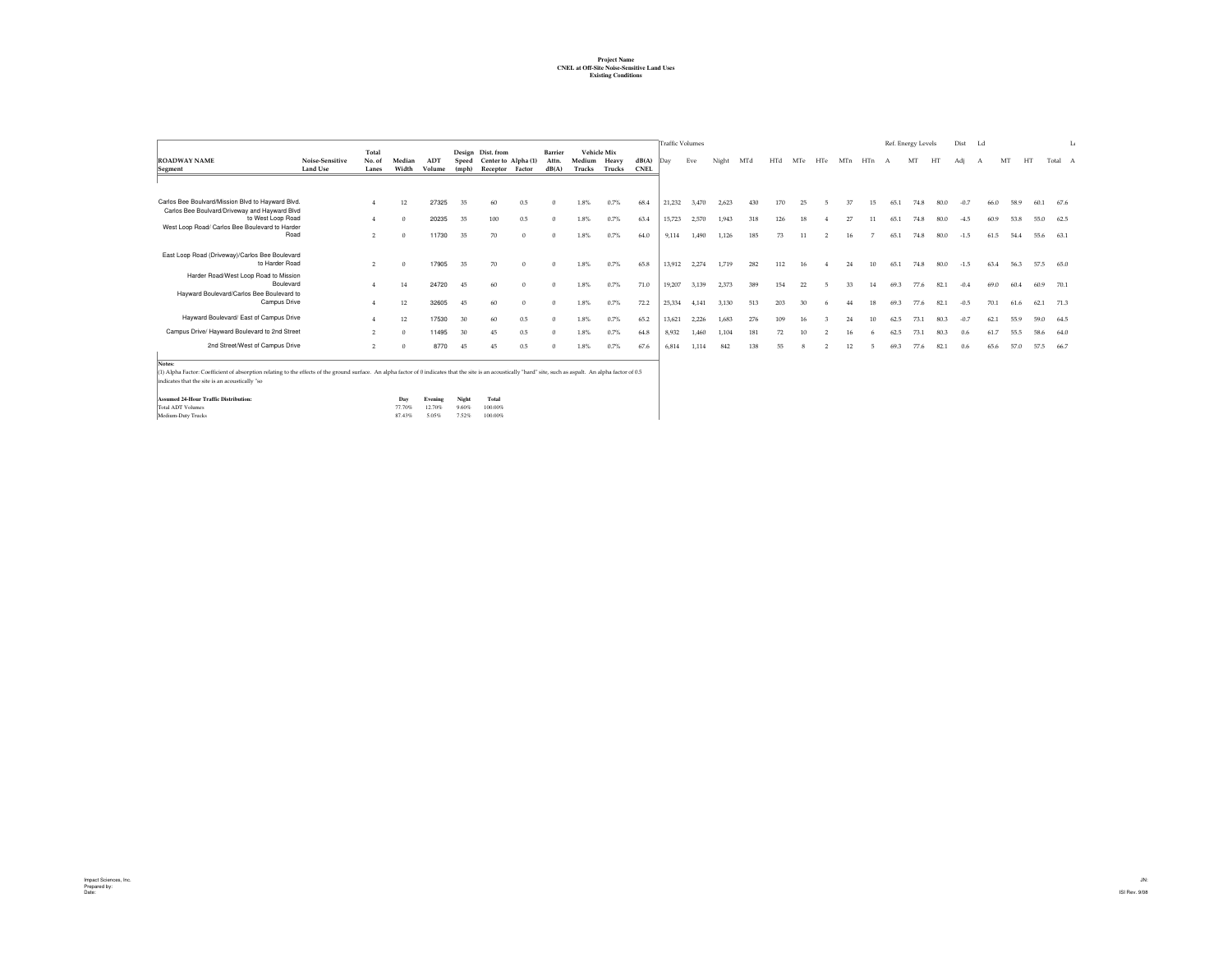|                                      |          |      |                                             |      |                                                       |                                      |      |                      |      |                                |                                    |      |                                          |                                                                                |     | Increase of future plus project over existing<br>Project |         |                                   | Increase over Future no Build        |     |     |
|--------------------------------------|----------|------|---------------------------------------------|------|-------------------------------------------------------|--------------------------------------|------|----------------------|------|--------------------------------|------------------------------------|------|------------------------------------------|--------------------------------------------------------------------------------|-----|----------------------------------------------------------|---------|-----------------------------------|--------------------------------------|-----|-----|
|                                      |          |      | Project with<br>Hayward<br><b>Boulevard</b> |      | <b>Project without</b><br>Hayward<br><b>Boulevard</b> | <b>Existing plus</b><br>Project with |      | <b>Existing Plus</b> |      | Project without Future without | <b>Future plus</b><br>Project with |      | <b>Future plus</b><br>Project<br>without | Project increase Increase over<br>over existing<br>conditions (with<br>Hayward |     | existina<br>conditions (wo Project<br>Hayward            | without | Future<br>plus<br>Project<br>with | Future<br>plus<br>Project<br>without |     |     |
| Road Segment<br>Carlos Bee           | Existing |      | Connection                                  |      | Connection                                            | Hayward                              |      | Hayward              |      | Project                        | Hayward                            |      | Hayward                                  | Connection)                                                                    |     | Connection)                                              |         | Hayward Hayward                   | Havward                              |     |     |
| Boulvard/Mission                     |          |      |                                             |      |                                                       |                                      |      |                      |      |                                |                                    |      |                                          |                                                                                |     |                                                          |         |                                   |                                      |     |     |
| Blvd to Hayward                      |          |      |                                             |      |                                                       |                                      |      |                      |      |                                |                                    |      |                                          |                                                                                |     |                                                          |         |                                   |                                      |     |     |
| Blvd.                                |          | 65.6 |                                             | 61.0 |                                                       | 61.7                                 | 66.9 |                      | 67.1 | 67.4                           |                                    | 68.3 | 68.4                                     |                                                                                | 2.7 | 2.9                                                      | 1.5     | 0.9                               | 1.0                                  | 1.3 | 1.5 |
| Carlos Bee<br>Boulvard/Driveway      |          |      |                                             |      |                                                       |                                      |      |                      |      |                                |                                    |      |                                          |                                                                                |     |                                                          |         |                                   |                                      |     |     |
| and Hayward Blvd                     |          |      |                                             |      |                                                       |                                      |      |                      |      |                                |                                    |      |                                          |                                                                                |     |                                                          |         |                                   |                                      |     |     |
| to West Loop                         |          |      |                                             |      |                                                       |                                      |      |                      |      |                                |                                    |      |                                          |                                                                                |     |                                                          |         |                                   |                                      |     |     |
| Road                                 |          | 60.6 |                                             | 55.2 |                                                       | 57.9                                 | 61.7 |                      | 62.5 | 61.9                           |                                    | 62.7 | 63.4                                     |                                                                                | 2.1 | 2.7                                                      | 1.9     | 0.8                               | 1.5                                  | 1.1 | 1.9 |
| West Loop Road/<br>Carlos Bee        |          |      |                                             |      |                                                       |                                      |      |                      |      |                                |                                    |      |                                          |                                                                                |     |                                                          |         |                                   |                                      |     |     |
| Boulevard to                         |          |      |                                             |      |                                                       |                                      |      |                      |      |                                |                                    |      |                                          |                                                                                |     |                                                          |         |                                   |                                      |     |     |
| Harder Road                          |          | 61.8 |                                             | 59.2 |                                                       | 59.5                                 | 63.7 |                      | 63.8 | 62.1                           |                                    | 63.9 | 64.0                                     |                                                                                | 2.1 | 2.2                                                      | 2.0     | 1.8                               | 1.9                                  | 1.9 | 2.0 |
| East Loop Road                       |          |      |                                             |      |                                                       |                                      |      |                      |      |                                |                                    |      |                                          |                                                                                |     |                                                          |         |                                   |                                      |     |     |
| (Driveway)/Carlos                    |          |      |                                             |      |                                                       |                                      |      |                      |      |                                |                                    |      |                                          |                                                                                |     |                                                          |         |                                   |                                      |     |     |
| Bee Boulevard to<br>Harder Road      |          | 60.5 |                                             | 61.5 |                                                       | 61.9                                 | 64.1 |                      | 64.3 | 63.6                           |                                    | 65.7 | 65.8                                     |                                                                                | 5.1 | 5.3                                                      | 3.7     | 2.1                               | 2.3                                  | 3.5 | 3.7 |
| Harder                               |          |      |                                             |      |                                                       |                                      |      |                      |      |                                |                                    |      |                                          |                                                                                |     |                                                          |         |                                   |                                      |     |     |
| Road/West Loop                       |          |      |                                             |      |                                                       |                                      |      |                      |      |                                |                                    |      |                                          |                                                                                |     |                                                          |         |                                   |                                      |     |     |
| Road to Mission                      |          |      |                                             |      |                                                       |                                      |      |                      |      |                                |                                    |      |                                          |                                                                                |     |                                                          |         |                                   |                                      |     |     |
| Boulevard                            |          | 67.0 |                                             | 68.2 |                                                       | 67.0                                 | 70.7 |                      | 70.0 | 68.8                           |                                    | 71.5 | 71.0                                     |                                                                                | 4.5 | 4.0                                                      | 3.0     | 2.7                               | 2.2                                  | 3.6 | 3.0 |
| Havward<br>Boulevard/Carlos          |          |      |                                             |      |                                                       |                                      |      |                      |      |                                |                                    |      |                                          |                                                                                |     |                                                          |         |                                   |                                      |     |     |
| Bee Boulevard to                     |          |      |                                             |      |                                                       |                                      |      |                      |      |                                |                                    |      |                                          |                                                                                |     |                                                          |         |                                   |                                      |     |     |
| <b>Campus Drive</b>                  |          | 68.5 |                                             | 60.3 |                                                       | 63.3                                 | 69.1 |                      | 69.6 | 71.6                           |                                    | 71.9 | 72.2                                     |                                                                                | 3.4 | 3.7                                                      | 1.1     | 0.3                               | 0.6                                  | 0.6 | 1.1 |
| Hayward                              |          |      |                                             |      |                                                       |                                      |      |                      |      |                                |                                    |      |                                          |                                                                                |     |                                                          |         |                                   |                                      |     |     |
| Boulevard/East of                    |          |      |                                             |      |                                                       |                                      |      |                      |      |                                |                                    |      |                                          |                                                                                |     |                                                          |         |                                   |                                      |     |     |
| <b>Campus Drive</b><br>Campus Drive/ |          | 63.1 |                                             | 53.6 |                                                       | 54.1                                 | 63.6 |                      | 63.6 | 64.9                           |                                    | 65.2 | 65.2                                     |                                                                                | 2.1 | 2.1                                                      | 0.5     | 0.3                               | 0.3                                  | 0.5 | 0.5 |
| Hayward                              |          |      |                                             |      |                                                       |                                      |      |                      |      |                                |                                    |      |                                          |                                                                                |     |                                                          |         |                                   |                                      |     |     |
| Boulevard to 2nd                     |          |      |                                             |      |                                                       |                                      |      |                      |      |                                |                                    |      |                                          |                                                                                |     |                                                          |         |                                   |                                      |     |     |
| Street                               |          | 62.2 |                                             | 57.0 |                                                       | 57.0                                 | 63.4 |                      | 63.4 | 64.0                           |                                    | 64.8 | 64.8                                     |                                                                                | 2.5 | 2.5                                                      | 1.1     | 0.8                               | 0.8                                  | 1.1 | 1.1 |
| 2nd Street/West                      |          |      |                                             |      |                                                       |                                      |      |                      |      |                                |                                    |      |                                          |                                                                                |     |                                                          |         |                                   |                                      |     |     |
| of Campus Drive                      |          | 62.5 |                                             | 60.9 |                                                       | 60.9                                 | 64.8 |                      | 64.8 | 66.6                           |                                    | 67.6 | 67.6                                     |                                                                                | 5.1 | 5.1                                                      | 2.3     | 1.0                               | 1.0                                  | 2.3 | 2.3 |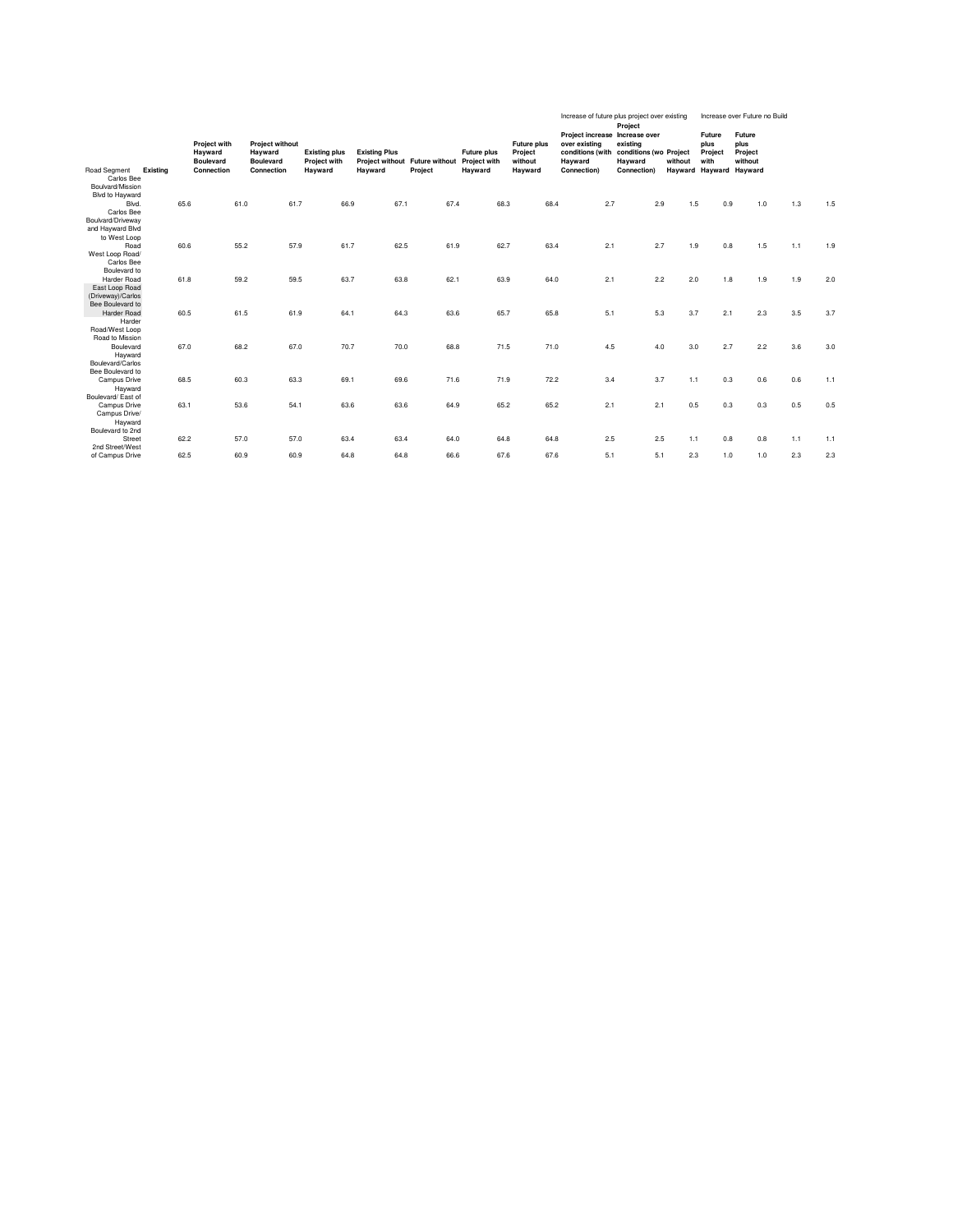#### Primary Noise Source: Monitoring Location:

Midnight 0/24

pm 11:00:

pm

am

|   | Monitoring    |      |      | Monitored Logarithmic | Evening/Night<br>Adjustments |          |                                                              |
|---|---------------|------|------|-----------------------|------------------------------|----------|--------------------------------------------------------------|
|   | Period        |      | Leq  | Equivalent            | 10 dB                        | 5 dB     |                                                              |
|   | lidnight 0/24 |      | 51   | 125893                | 1258925                      | 398107   | Leq Morning Peak Hour 7:00-10:00 a.m.                        |
| m | 1:00          | 100  | 52.7 | 186209                | 1862087                      | 588844   | 66 dBA                                                       |
|   | 2:00          | 200  | 47.7 | 58884                 | 588844                       | 186209   |                                                              |
|   | 3:00          | 300  | 47.7 | 58884                 | 588844                       | 186209   | Leq Evening Peak Hour 4:00-8:00 p.m.                         |
|   | 4:00          | 400  | 52.2 | 165959                | 1659587                      | 524807   | 64 dBA                                                       |
|   | 5:00          | 500  | 58.3 | 676083                | 6760830                      | 2137962  |                                                              |
|   | 6:00          | 600  | 61.2 | 1318257               | 13182567                     | 4168694  | Leq Nighttime 10:00 pm-7:00 a.m. (not adjusted)              |
|   | 7:00          | 700  | 64.8 | 3019952               | 30199517                     | 9549926  | 56 dBA                                                       |
|   | 8:00          | 800  | 66.8 | 4786301               | 47863009                     | 15135612 |                                                              |
|   | 9:00          | 900  | 64.9 | 3090295               | 30902954                     | 9772372  | Leq Daytime 7:00 am-10:00 p.m.                               |
|   | 10:00:        | 1000 | 62.4 | 1737801               | 17378008                     | 5495409  | 64 dBA                                                       |
|   | 11:00:        | 1100 | 63.3 | 2137962               | 21379621                     | 6760830  |                                                              |
|   | 12:00:        | 1200 | 64.3 | 2691535               | 26915348                     | 8511380  | Leq 24-Hour                                                  |
| m | 1:00          | 1300 | 65.1 | 3235937               | 32359366                     | 10232930 | 62 dBA                                                       |
|   | 2:00          | 1400 | 64   | 2511886               | 25118864                     | 7943282  |                                                              |
|   | 3:00          | 1500 | 63.5 | 2238721               | 22387211                     | 7079458  | Ldn: 10 dB adjustment between 10:00 p.m. & 7:00 a.m.         |
|   | 4:00          | 1600 | 64   | 2511886               | 25118864                     | 7943282  | 65 dBA                                                       |
|   | 5:00          | 1700 | 64.9 | 3090295               | 30902954                     | 9772372  |                                                              |
|   | 6:00          | 1800 | 63.7 | 2344229               | 23442288                     | 7413102  | CNEL: 5 dB adjustment between 7:00p.m. & 10:00 p.m., & 10 dB |
|   | 7:00          | 1900 | 63.3 | 2137962               | 21379621                     | 6760830  | 65 dBA<br>adjustment between 10:00 p.m. & 7:00 a.m.          |
|   | 8:00          | 2000 | 60.9 | 1230269               | 12302688                     | 3890451  |                                                              |
|   | 9:00          | 2100 | 59.4 | 870964                | 8709636                      | 2754229  |                                                              |
|   | 10:00:        | 2200 | 57.5 | 562341                | 5623413                      | 1778279  | Difference between CNEL and Ldn                              |
| m | 11:00:        | 2300 | 54.3 | 269153                | 2691535                      | 851138   | CNEL - Ldn<br>0.52143919                                     |

Note to modelers: Only input data under "Monitored Leq" (Column D).

#### Secondary Noise Source(s):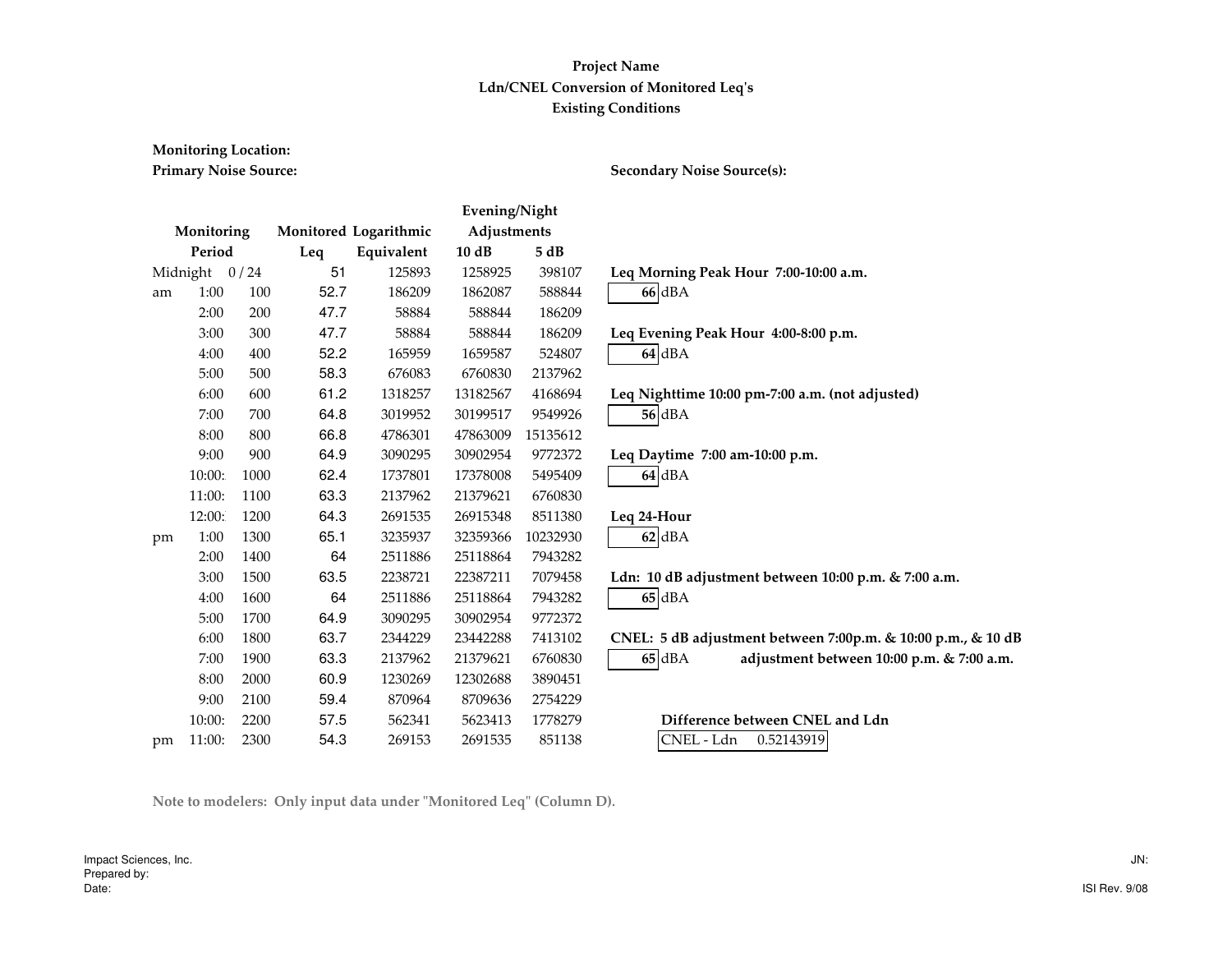### Primary Noise Source: Monitoring Location:

|    |            |      |      |                       | Evening/Night |           |                                                              |
|----|------------|------|------|-----------------------|---------------|-----------|--------------------------------------------------------------|
|    | Monitoring |      |      | Monitored Logarithmic | Adjustments   |           |                                                              |
|    | Period     |      | Leq  | Equivalent            | 10dB          | 5dB       |                                                              |
|    | Midnight   | 0/24 | 69.2 | 8317638               | 83176377      | 26302680  | Leq Morning Peak Hour 7:00-10:00 a.m.                        |
| am | 1:00       | 100  | 65.7 | 3715352               | 37153523      | 11748976  | 80 dBA                                                       |
|    | 2:00       | 200  | 66   | 3981072               | 39810717      | 12589254  |                                                              |
|    | 3:00       | 300  | 64.4 | 2754229               | 27542287      | 8709636   | Leq Evening Peak Hour 4:00-8:00 p.m.                         |
|    | 4:00       | 400  | 67.2 | 5248075               | 52480746      | 16595869  | 81 dBA                                                       |
|    | 5:00       | 500  | 70.7 | 11748976              | 117489755     | 37153523  |                                                              |
|    | 6:00       | 600  | 74.3 | 26915348              | 269153480     | 85113804  | Leq Nighttime 10:00 pm-7:00 a.m. (not adjusted)              |
|    | 7:00       | 700  | 78.8 | 75857758              | 758577575     | 239883292 | dBA                                                          |
|    | 8:00       | 800  | 79.2 | 83176377              | 831763771     | 263026799 |                                                              |
|    | 9:00       | 900  | 80.8 | 120226443             | 1202264435    | 380189396 | Leq Daytime 7:00 am-10:00 p.m.                               |
|    | 10:00:     | 1000 | 78.6 | 72443596              | 724435960     | 229086765 | 80 dBA                                                       |
|    | 11:00:     | 1100 | 80.2 | 104712855             | 1047128548    | 331131121 |                                                              |
|    | 12:00:     | 1200 | 79.7 | 93325430              | 933254301     | 295120923 | Leq 24-Hour                                                  |
| pm | 1:00       | 1300 | 80.4 | 109647820             | 1096478196    | 346736850 | 78 dBA                                                       |
|    | 2:00       | 1400 | 80.1 | 102329299             | 1023292992    | 323593657 |                                                              |
|    | 3:00       | 1500 | 80.5 | 112201845             | 1122018454    | 354813389 | Ldn: 10 dB adjustment between 10:00 p.m. & 7:00 a.m.         |
|    | 4:00       | 1600 | 80.4 | 109647820             | 1096478196    | 346736850 | 81 dBA                                                       |
|    | 5:00       | 1700 | 82   | 158489319             | 1584893192    | 501187234 |                                                              |
|    | 6:00       | 1800 | 80.9 | 123026877             | 1230268771    | 389045145 | CNEL: 5 dB adjustment between 7:00p.m. & 10:00 p.m., & 10 dB |
|    | 7:00       | 1900 | 80.2 | 104712855             | 1047128548    | 331131121 | 81 dBA<br>adjustment between 10:00 p.m. & 7:00 a.m.          |
|    | 8:00       | 2000 | 79.2 | 83176377              | 831763771     | 263026799 |                                                              |
|    | 9:00       | 2100 | 78.7 | 74131024              | 741310241     | 234422882 |                                                              |
|    | 10:00:     | 2200 | 76.4 | 43651583              | 436515832     | 138038426 | Difference between CNEL and Ldn                              |
| pm | 11:00:     | 2300 | 72.8 | 19054607              | 190546072     | 60255959  | CNEL - Ldn 0.805281262                                       |

Note to modelers: Only input data under "Monitored Leq" (Column D).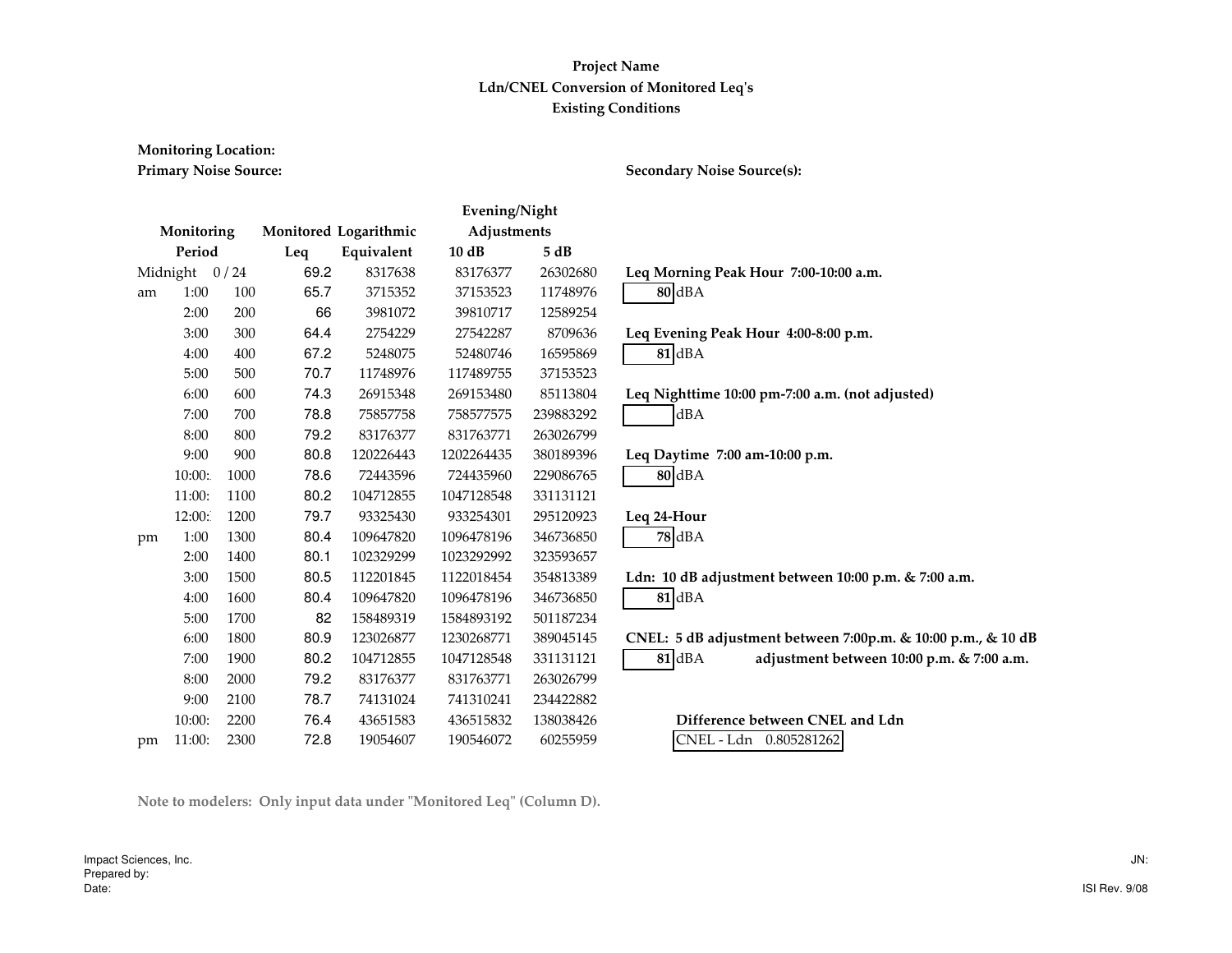### Primary Noise Source: Monitoring Location:

### Secondary Noise Source(s):

|    |               |      |      |                       | Evening/Night |         |                                                              |
|----|---------------|------|------|-----------------------|---------------|---------|--------------------------------------------------------------|
|    | Monitoring    |      |      | Monitored Logarithmic | Adjustments   |         |                                                              |
|    | Period        |      | Leq  | Equivalent            | 10dB          | 5 dB    |                                                              |
|    | Midnight 0/24 |      | 43.6 | 22909                 | 229087        | 72444   | Leq Morning Peak Hour 7:00-10:00 a.m.                        |
| am | 1:00          | 100  | 42.4 | 17378                 | 173780        | 54954   | 47 dBA                                                       |
|    | 2:00          | 200  | 46.7 | 46774                 | 467735        | 147911  |                                                              |
|    | 3:00          | 300  | 58   | 630957                | 6309573       | 1995262 | Leq Evening Peak Hour 4:00-8:00 p.m.                         |
|    | 4:00          | 400  | 47.4 | 54954                 | 549541        | 173780  | 51 dBA                                                       |
|    | 5:00          | 500  | 47.3 | 53703                 | 537032        | 169824  |                                                              |
|    | 6:00          | 600  | 50.6 | 114815                | 1148154       | 363078  | Leq Nighttime 10:00 pm-7:00 a.m. (not adjusted)              |
|    | 7:00          | 700  | 47.6 | 57544                 | 575440        | 181970  | 51 dBA                                                       |
|    | 8:00          | 800  | 48   | 63096                 | 630957        | 199526  |                                                              |
|    | 9:00          | 900  | 46.4 | 43652                 | 436516        | 138038  | Leq Daytime 7:00 am-10:00 p.m.                               |
|    | 10:00:        | 1000 | 44.8 | 30200                 | 301995        | 95499   | 48 dBA                                                       |
|    | 11:00:        | 1100 | 48.3 | 67608                 | 676083        | 213796  |                                                              |
|    | 12:00:        | 1200 | 45.2 | 33113                 | 331131        | 104713  | Leq 24-Hour                                                  |
| pm | 1:00          | 1300 | 47.6 | 57544                 | 575440        | 181970  | 49 dBA                                                       |
|    | 2:00          | 1400 | 43.7 | 23442                 | 234423        | 74131   |                                                              |
|    | 3:00          | 1500 | 50.4 | 109648                | 1096478       | 346737  | Ldn: 10 dB adjustment between 10:00 p.m. & 7:00 a.m.         |
|    | 4:00          | 1600 | 54.4 | 275423                | 2754229       | 870964  | 57 dBA                                                       |
|    | 5:00          | 1700 | 52.3 | 169824                | 1698244       | 537032  |                                                              |
|    | 6:00          | 1800 | 45.2 | 33113                 | 331131        | 104713  | CNEL: 5 dB adjustment between 7:00p.m. & 10:00 p.m., & 10 dB |
|    | 7:00          | 1900 | 45.8 | 38019                 | 380189        | 120226  | 57 dBA<br>adjustment between 10:00 p.m. & 7:00 a.m.          |
|    | 8:00          | 2000 | 44.7 | 29512                 | 295121        | 93325   |                                                              |
|    | 9:00          | 2100 | 42   | 15849                 | 158489        | 50119   |                                                              |
|    | 10:00:        | 2200 | 47   | 50119                 | 501187        | 158489  | Difference between CNEL and Ldn                              |
| pm | 11:00:        | 2300 | 42.9 | 19498                 | 194984        | 61660   | CNEL - Ldn 0.069608194                                       |

Note to modelers: Only input data under "Monitored Leq" (Column D).